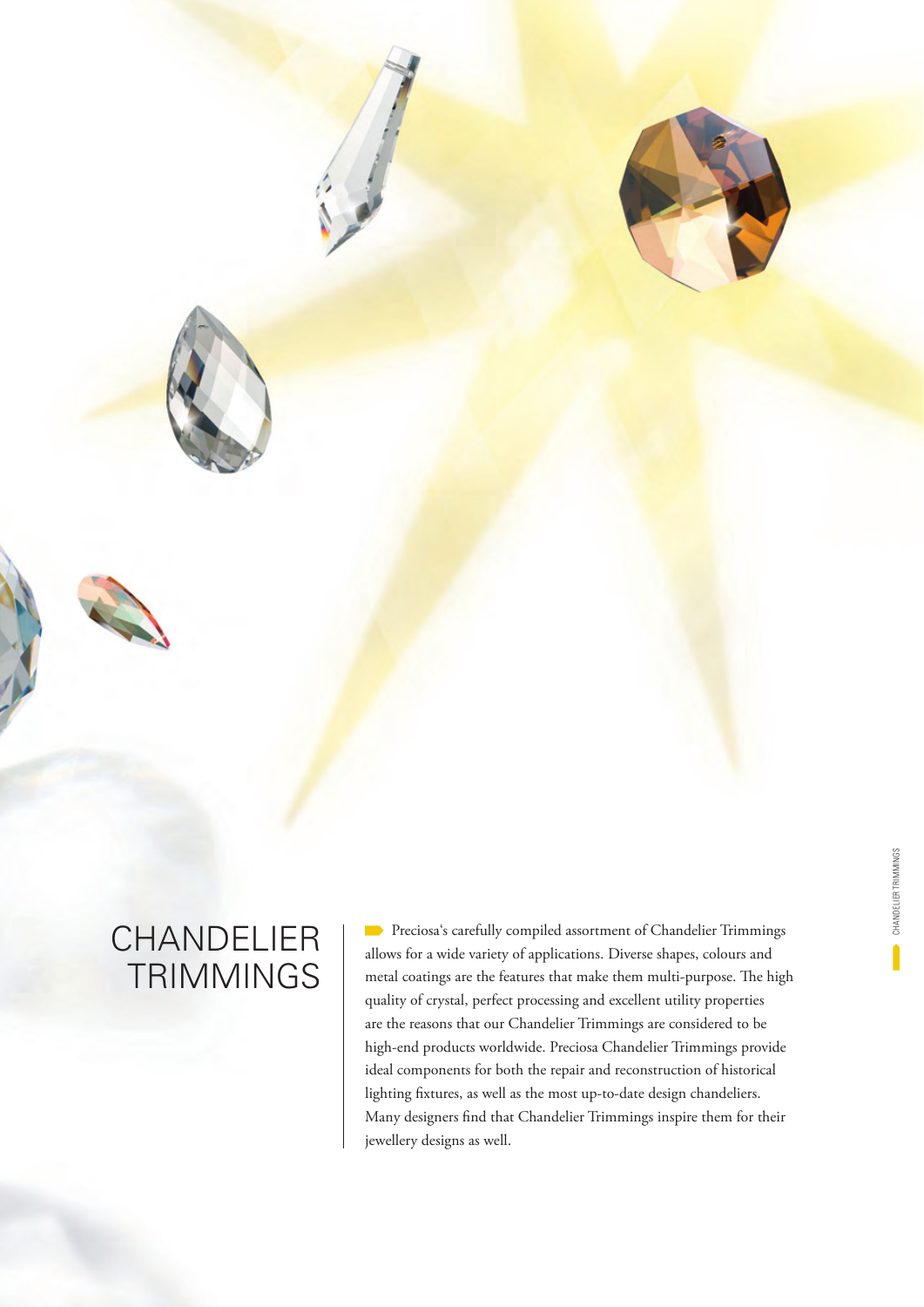# Colours Coatings

### Solid Colours





Jet 23980



60010

Aquamarine



Sapphire



Peridot 50520

30050



Emerald 50730



Light Topaz 10020



10220







20020



Smoked Topaz



Metal Coatings





Marea 28037



Volcano 29936



Vitrail Light 26536



Vitrail Medium 28136



Vitrail Green







Venus 23401

Sahara 29836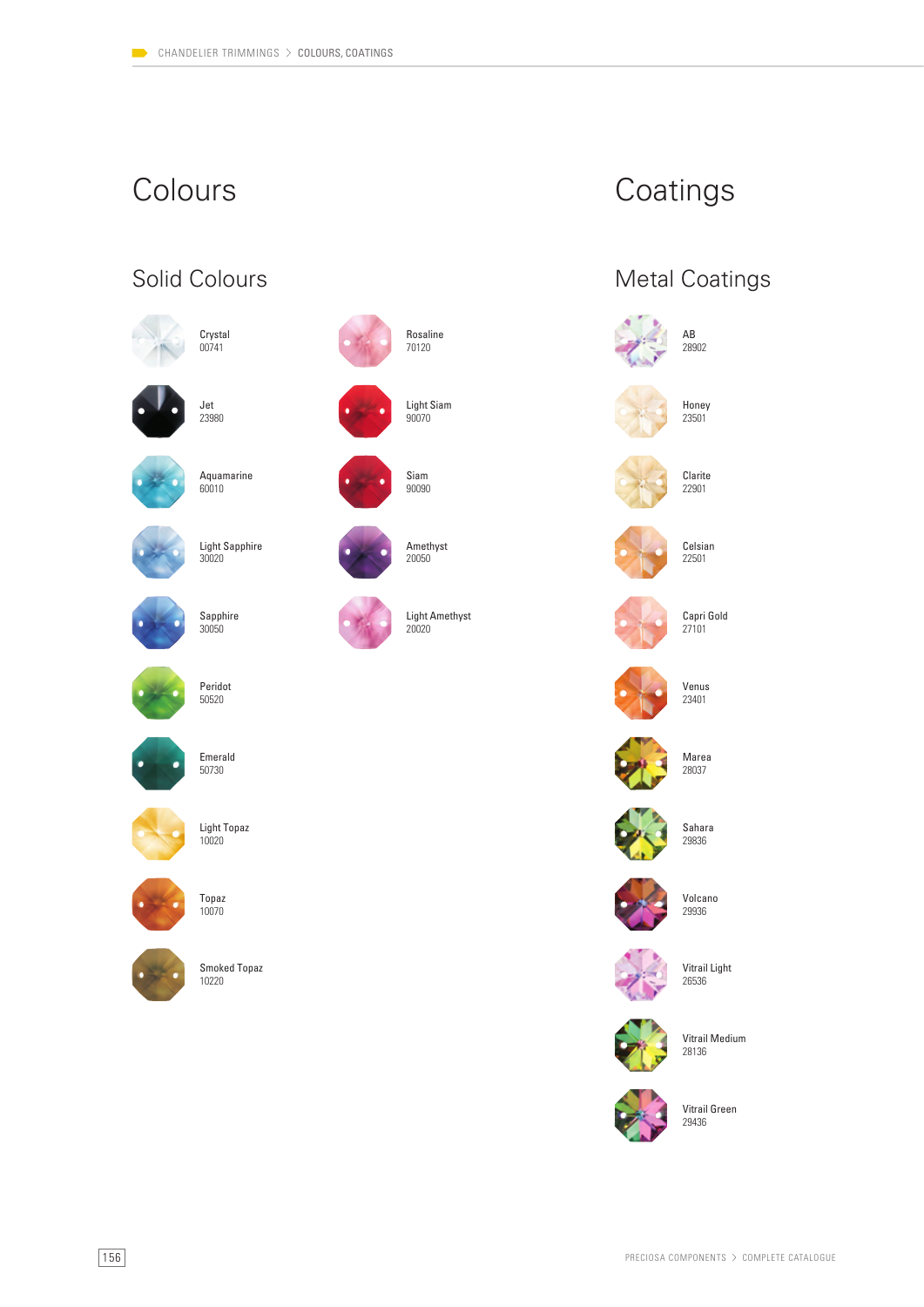

Lagoon

23701

Viridian 23601



Bermuda Blue 29636



Heliotrope 29536



Valentinite 22601



Labrador 27036



Monte Carlo 27701



Chrom 27436

# Colour Coatings\*

Dove Grey 44200





Medium Blue 46200

> Light Blue 46100







Light Green 45100

Sage Green 44300



Medium Yellow 48200



Sharp Yellow 48400







Light Tawny 41180

Tawny 41190





**Tangerine** 49300



**NOTE:**

**\* For the colour stability preservation:**

• do not expose to salt orchlorinated water

Light Orange 49100

Sweet Orange 49200

Pink Candy 47200

Light Pink 47100

Light Lilac 47300

Speed Well 42400

Light Lavender 42200

- do not wash in hot water
- do not expose to temperaturesabove 150 °C
- do not expose to UV radiation

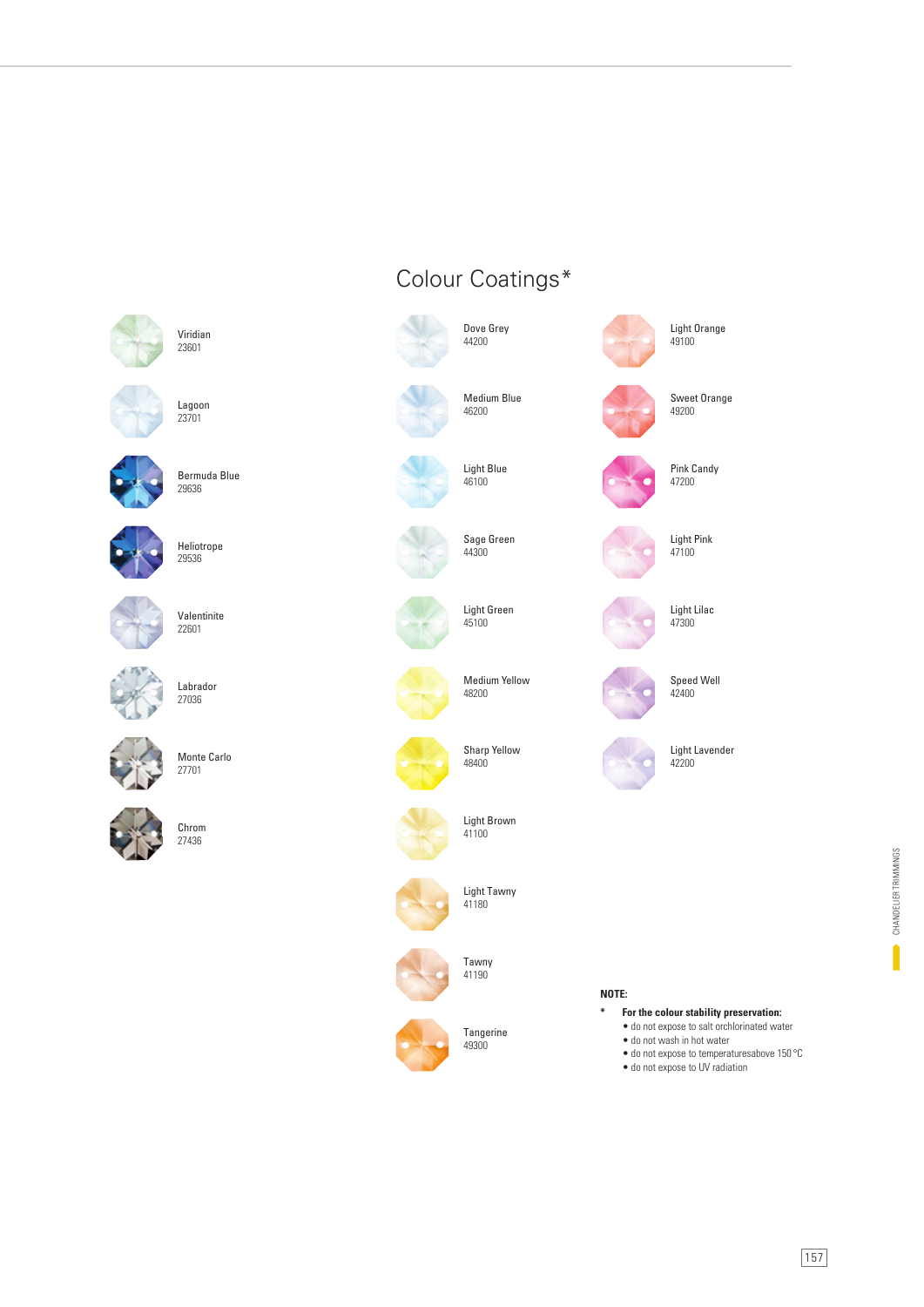## **Overview**

### **OCTAGONS**



MC Octagon | **ART. 2552**



MC Octagon | **ART. 2570**



MC Octagon | **ART. 2571**



MC Octagon | **ART. 2572**





MC Octagon | **ART. 2665**

MC Octagon | **ART. 2636**

MC Octagon | **ART. 2611**

MC Octagon | **ART. 2669**



MC Octagon | **ART. 2573**



MC Octagon | **ART. 2641**



MC Octagon | **ART. 2642**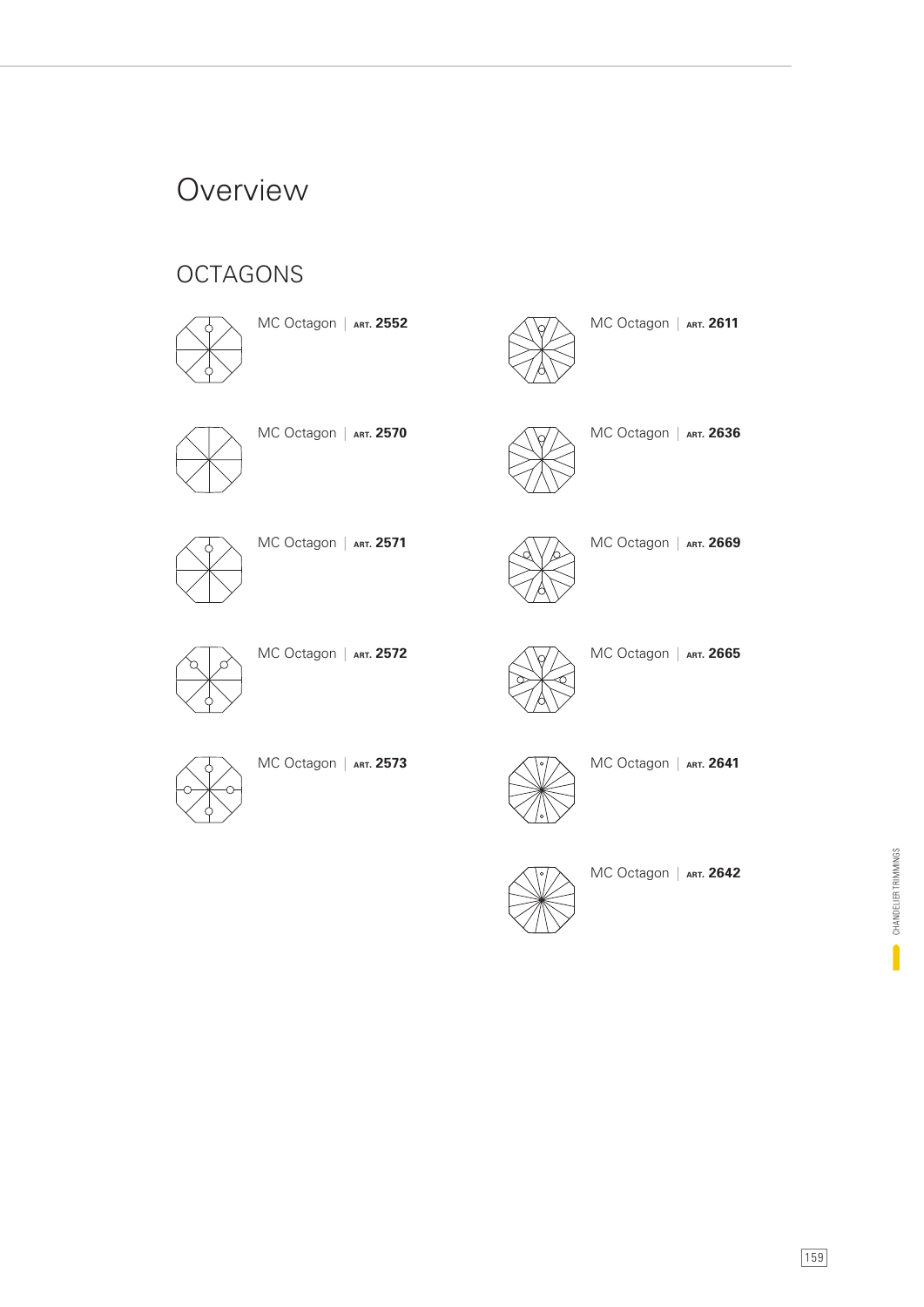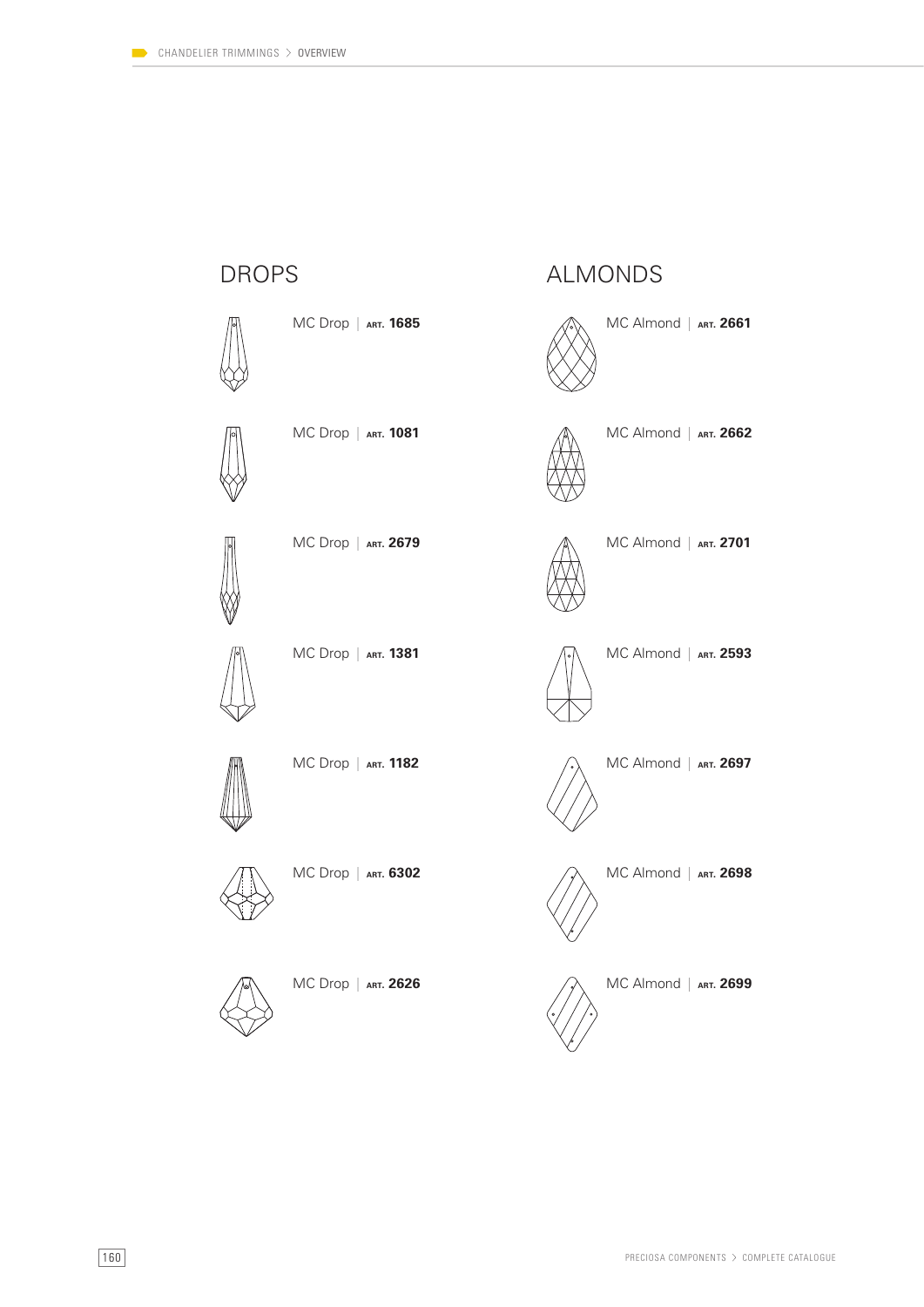### PENDELOQUES



MC Pendeloque | **ART. 1001**



MC Pendeloque | **ART. 1002**



MC Pendeloque | **ART. 1003**



MC Pendeloque | **ART. 1004**

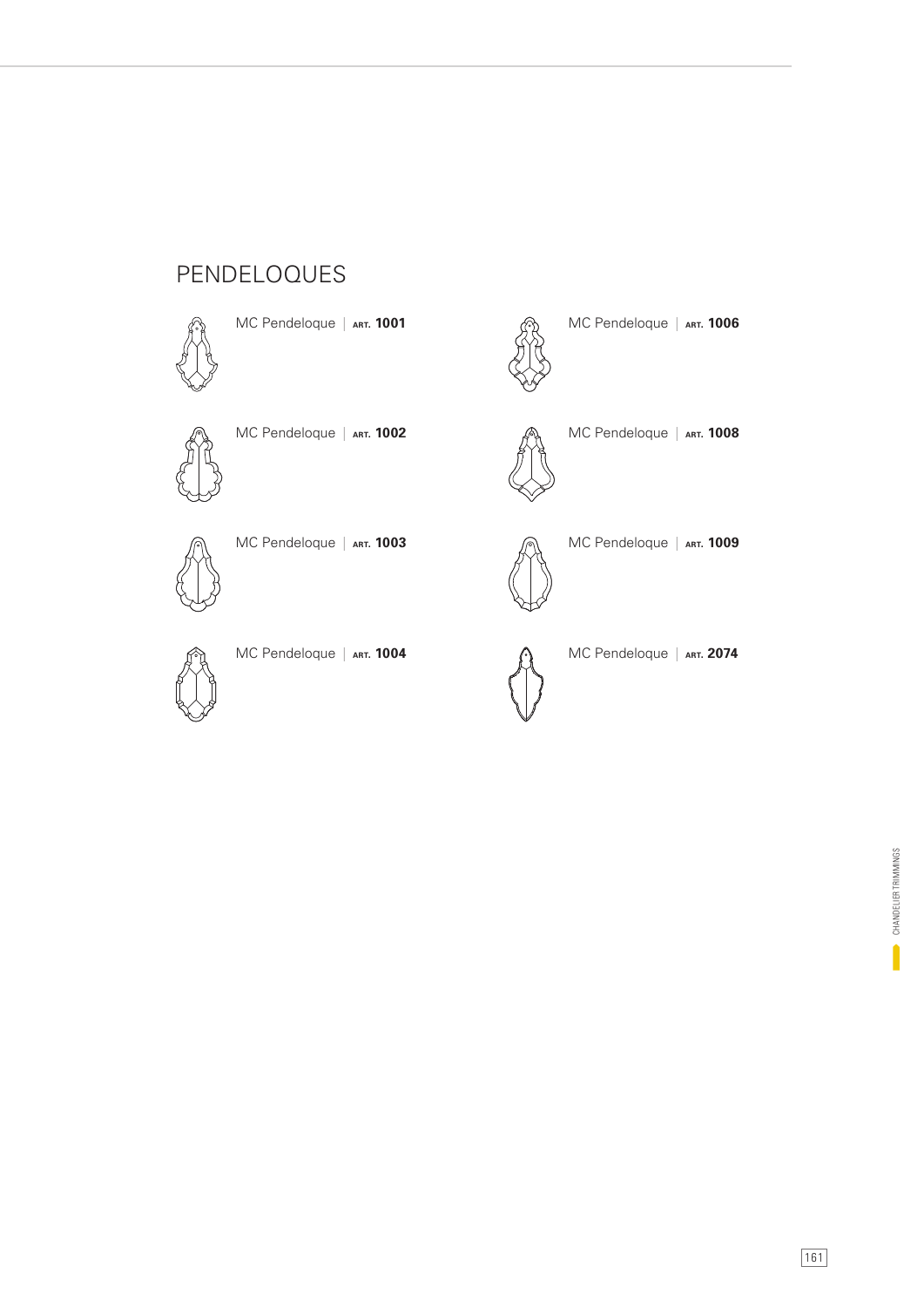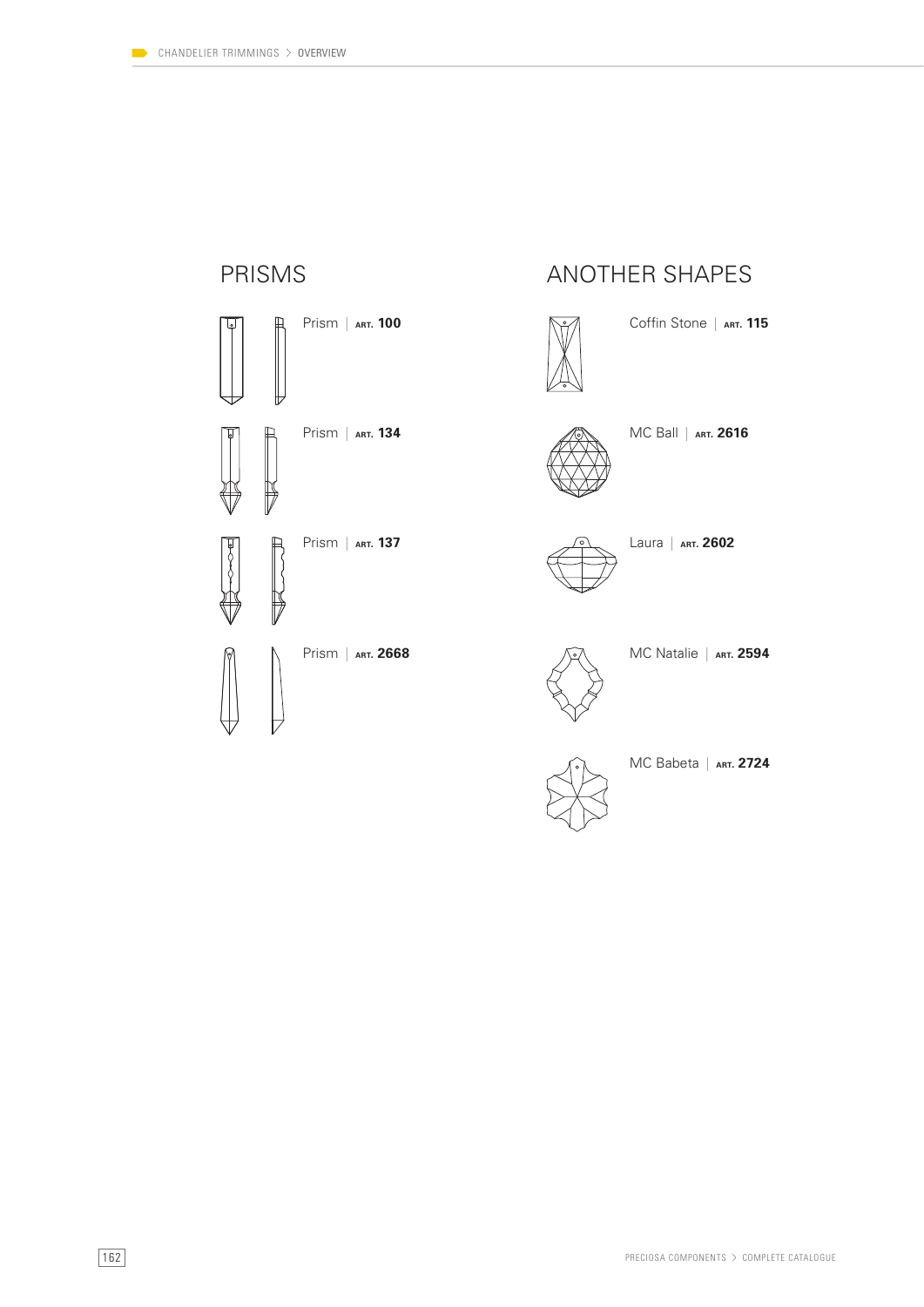### ROSETTES



Rosette | **ART. 2528**



RIVOLI

MC Rivoli | **ART. 2729**



Rosette | **ART. 2660**



MC Rivoli | **ART. 2730**

### **HEARTS**



MC Heart | **ART. 2718**



MC Heart | **ART. 2727**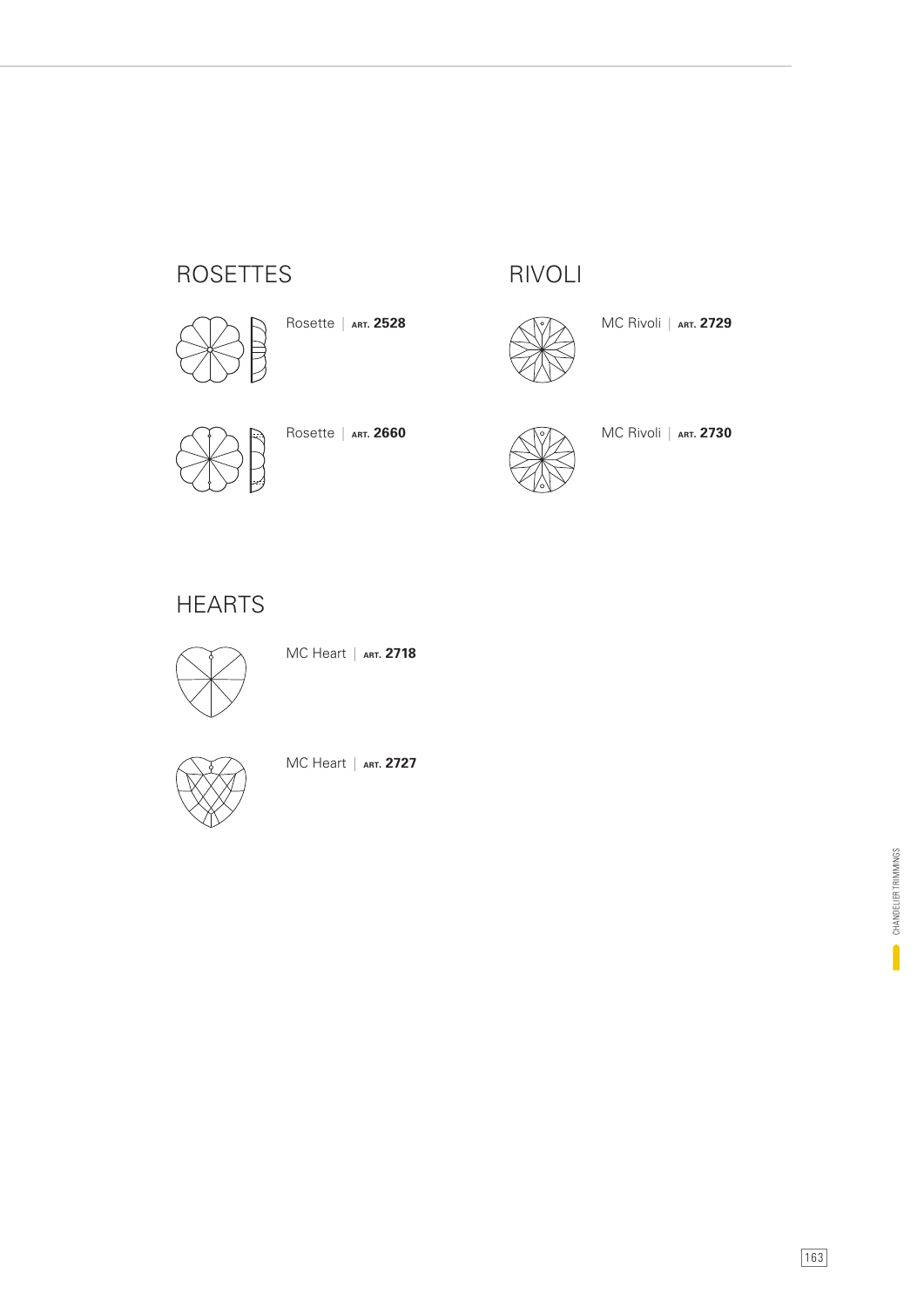

| <b>COLOUR</b>               |   |   |                                                         | ′∿ | $\mathcal{P}$                            | $\langle \hat{v} \rangle$ | $\langle v \rangle$ | $\langle v \rangle$<br>$\langle v \rangle$ | ∕ి | $\mathbb{S}'$                                                                                                                                                                                                                  | $\mathcal{E}$ | ్వాం | ్తికి |              | $\infty$ |  |
|-----------------------------|---|---|---------------------------------------------------------|----|------------------------------------------|---------------------------|---------------------|--------------------------------------------|----|--------------------------------------------------------------------------------------------------------------------------------------------------------------------------------------------------------------------------------|---------------|------|-------|--------------|----------|--|
| Crystal                     |   | . |                                                         | .  | .                                        |                           |                     |                                            |    | state and the second company of the second company of the second company of the second company of the second company of the second company of the second company of the second company of the second company of the second com |               |      |       |              |          |  |
| <b>Solid Colours</b><br>2   | . |   |                                                         |    |                                          |                           |                     |                                            |    |                                                                                                                                                                                                                                |               |      |       |              |          |  |
| <b>Metal Coatings</b><br>3  | . |   |                                                         |    | <b>ALC: YES: 1999</b><br><b>ALC: YES</b> |                           |                     |                                            |    |                                                                                                                                                                                                                                |               |      |       | $\mathbf{p}$ |          |  |
| <b>Colour Coatings</b><br>4 |   |   | $\rightarrow$ $\rightarrow$ $\rightarrow$ $\rightarrow$ |    |                                          |                           |                     |                                            |    | .                                                                                                                                                                                                                              |               |      |       |              | .        |  |



| <b>COLOUR</b>                           | $\sim$ |  |       |     |  | $\gamma$<br>ി് | ్రా |  | ్రా | ഹ |  |  |
|-----------------------------------------|--------|--|-------|-----|--|----------------|-----|--|-----|---|--|--|
| Crystal                                 |        |  | 11111 | . 1 |  |                |     |  |     |   |  |  |
| <b>Solid Colours</b><br>2 <sup>1</sup>  |        |  |       |     |  |                |     |  |     |   |  |  |
| <b>Metal Coatings</b><br>3 <sup>2</sup> |        |  |       |     |  |                |     |  |     |   |  |  |
| 4   Colour Coatings                     |        |  |       |     |  |                |     |  |     |   |  |  |

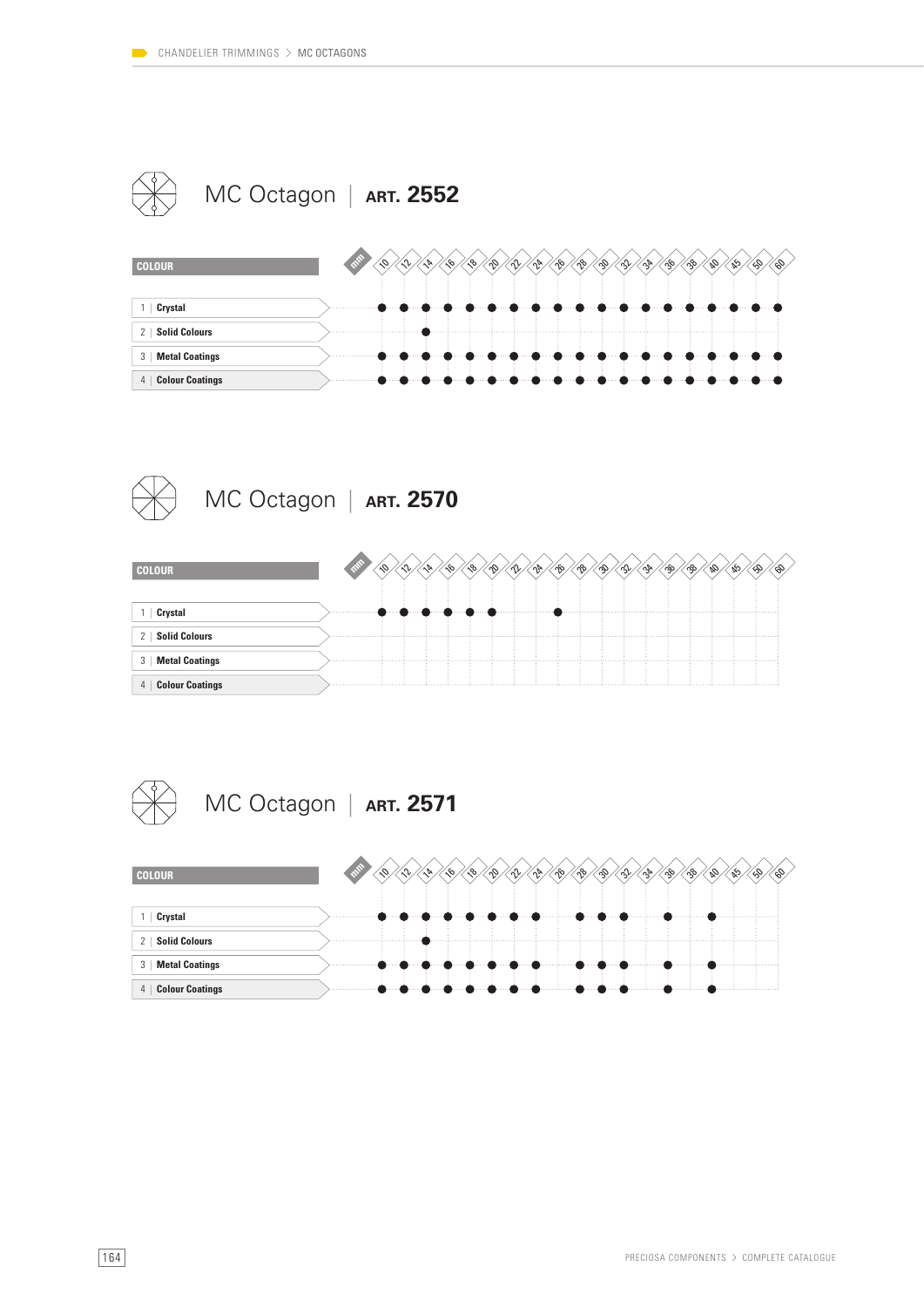



4 | **Colour Coatings**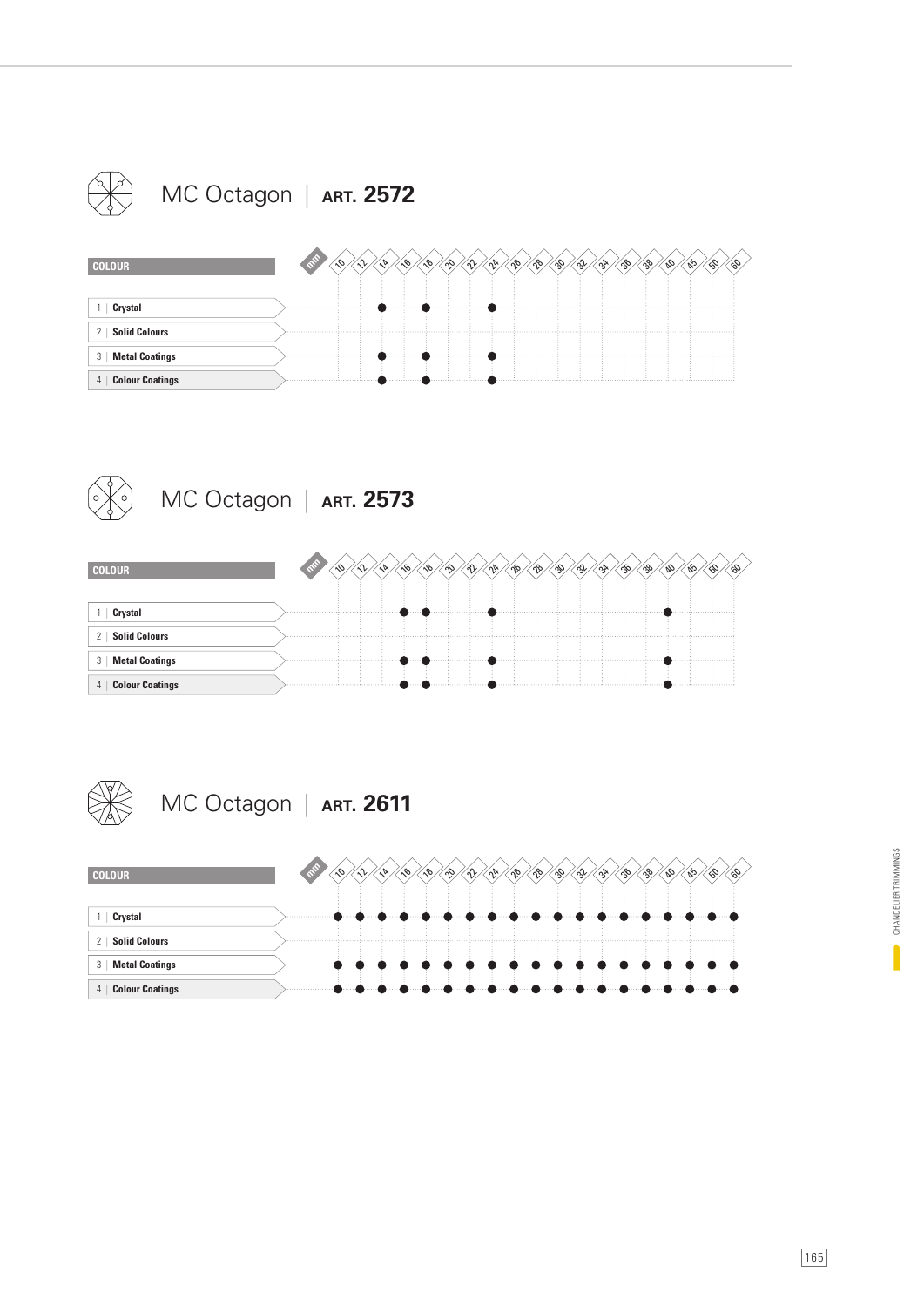

| <b>COLOUR</b>                            | <b>SAMP</b> | ∕^ |   | $\delta$ | ′୫ | $\langle \hat{\mathcal{C}} \rangle$ | <1v | $\langle v \rangle$<br>$\langle v \rangle$ | $\langle 3 \rangle$ | 42                                  | ∕\$∕    | $\mathfrak{B}$ | ్యం<br>్యం | $\mathscr{A}$ | 的 | E |  |
|------------------------------------------|-------------|----|---|----------|----|-------------------------------------|-----|--------------------------------------------|---------------------|-------------------------------------|---------|----------------|------------|---------------|---|---|--|
| Crystal                                  | .           |    | . |          |    | . 1                                 |     |                                            |                     | .                                   | 1.1.1.1 | . 4            | . 1        |               |   |   |  |
| <b>Solid Colours</b><br>2 <sup>1</sup>   |             |    |   |          |    |                                     |     |                                            |                     |                                     |         |                |            |               |   |   |  |
| <b>Metal Coatings</b><br>3 <sup>1</sup>  |             |    | . |          |    |                                     |     |                                            | .                   | .<br><b><i><u>B</u> B B B B</i></b> |         |                | .          |               |   |   |  |
| <b>Colour Coatings</b><br>4 <sup>1</sup> |             |    |   |          |    |                                     | .   |                                            |                     |                                     |         | . 1            |            |               |   |   |  |



| <b>COLOUR</b>                           |  |   | ′⊹ଚ<br>഻൜ | ′∿ | $\gamma$ | ్వనీ<br>్రీ | ্^ | nx | ్తిం<br>్రాం | o, | ∾ |  |
|-----------------------------------------|--|---|-----------|----|----------|-------------|----|----|--------------|----|---|--|
| Crystal                                 |  | . |           |    | .        |             |    |    |              |    |   |  |
| <b>Solid Colours</b><br>2 <sup>1</sup>  |  |   |           |    |          |             |    |    |              |    |   |  |
| <b>Metal Coatings</b><br>3 <sup>1</sup> |  | . |           |    |          |             |    |    |              |    |   |  |
| 4   Colour Coatings                     |  | . |           |    |          |             |    |    |              |    |   |  |

MC Octagon | **ART. 2665**

| <b>COLOUR</b>                        |   |  |   |  | $\gamma$<br>્ષ | ౄ | ్చి<br>`^sk | ി∿് | ్తం | ్తిం | B.<br>w | E |
|--------------------------------------|---|--|---|--|----------------|---|-------------|-----|-----|------|---------|---|
|                                      |   |  |   |  |                |   |             |     |     |      |         |   |
| Crystal                              | . |  | . |  |                |   |             |     | .   |      |         |   |
| <b>Solid Colours</b><br>$\mathbf{2}$ |   |  |   |  |                |   |             |     |     |      |         |   |
| 3   Metal Coatings                   |   |  | . |  |                |   |             |     |     |      |         |   |
| <b>Colour Coatings</b><br>4          | . |  | . |  |                |   |             |     |     |      |         |   |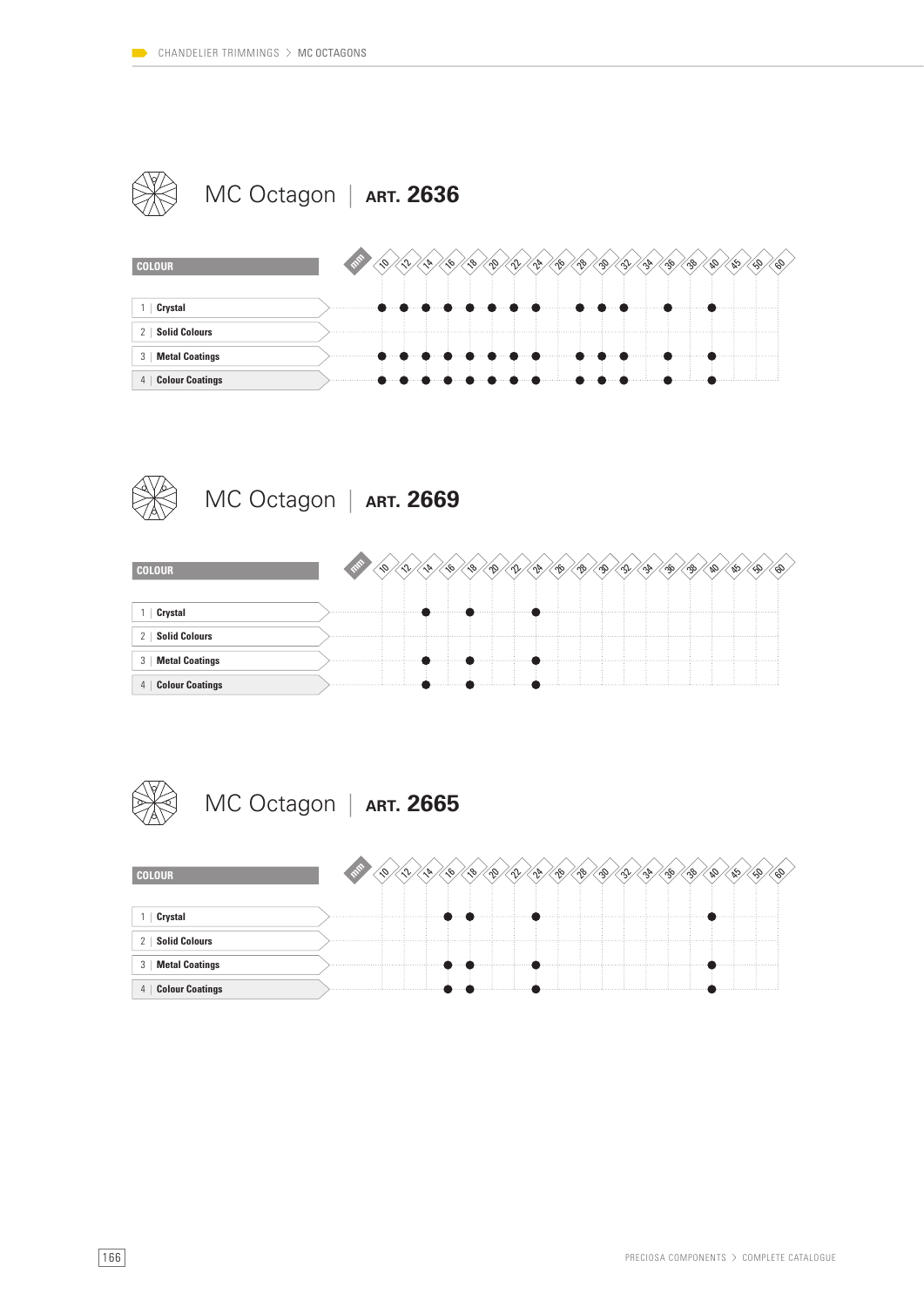

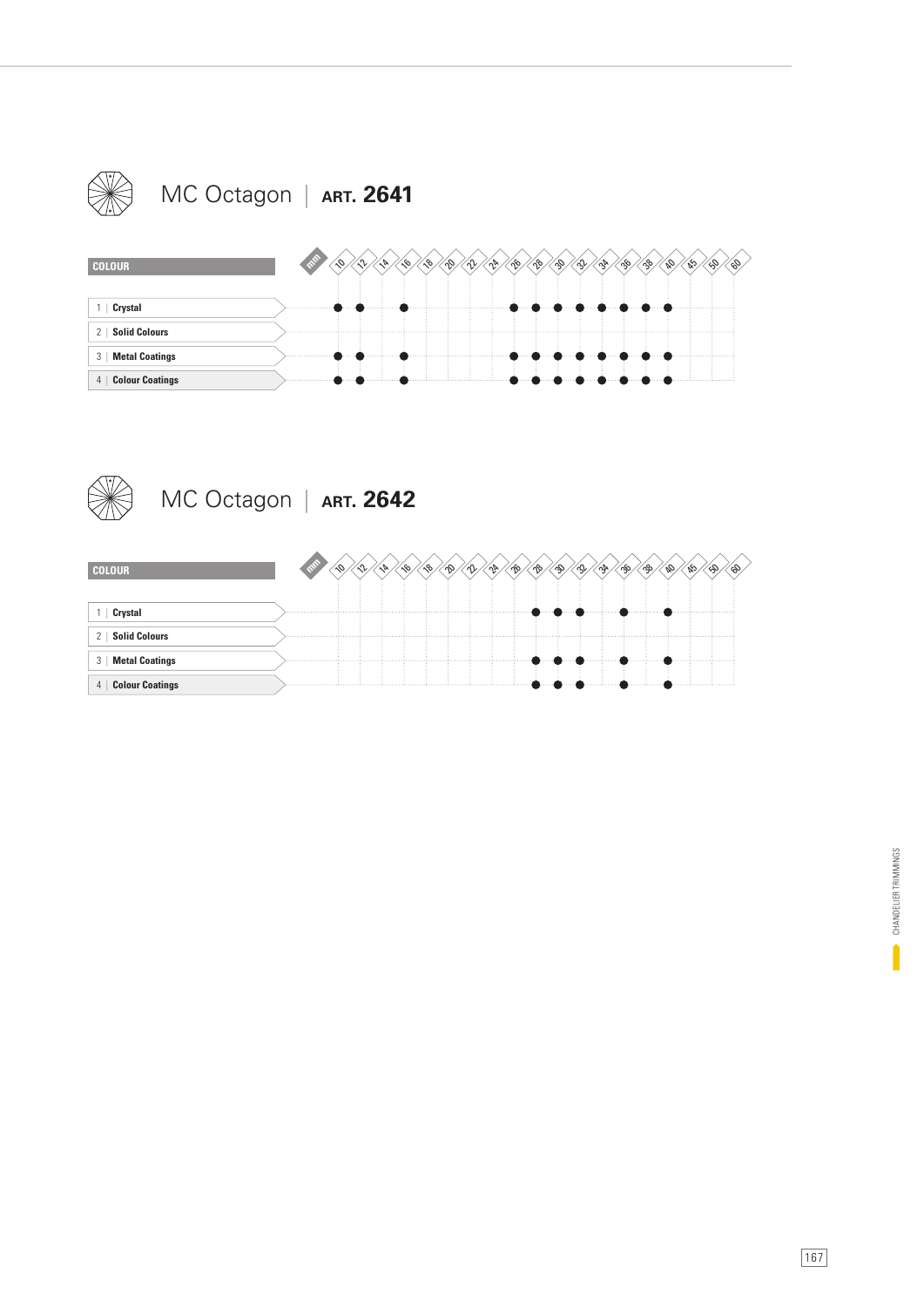

| <b>COLOUR</b>               | 14-38<br><b>SEP</b> |
|-----------------------------|---------------------|
| Crystal                     |                     |
| <b>Solid Colours</b><br>2   |                     |
| <b>Metal Coatings</b><br>3  |                     |
| <b>Colour Coatings</b><br>4 |                     |



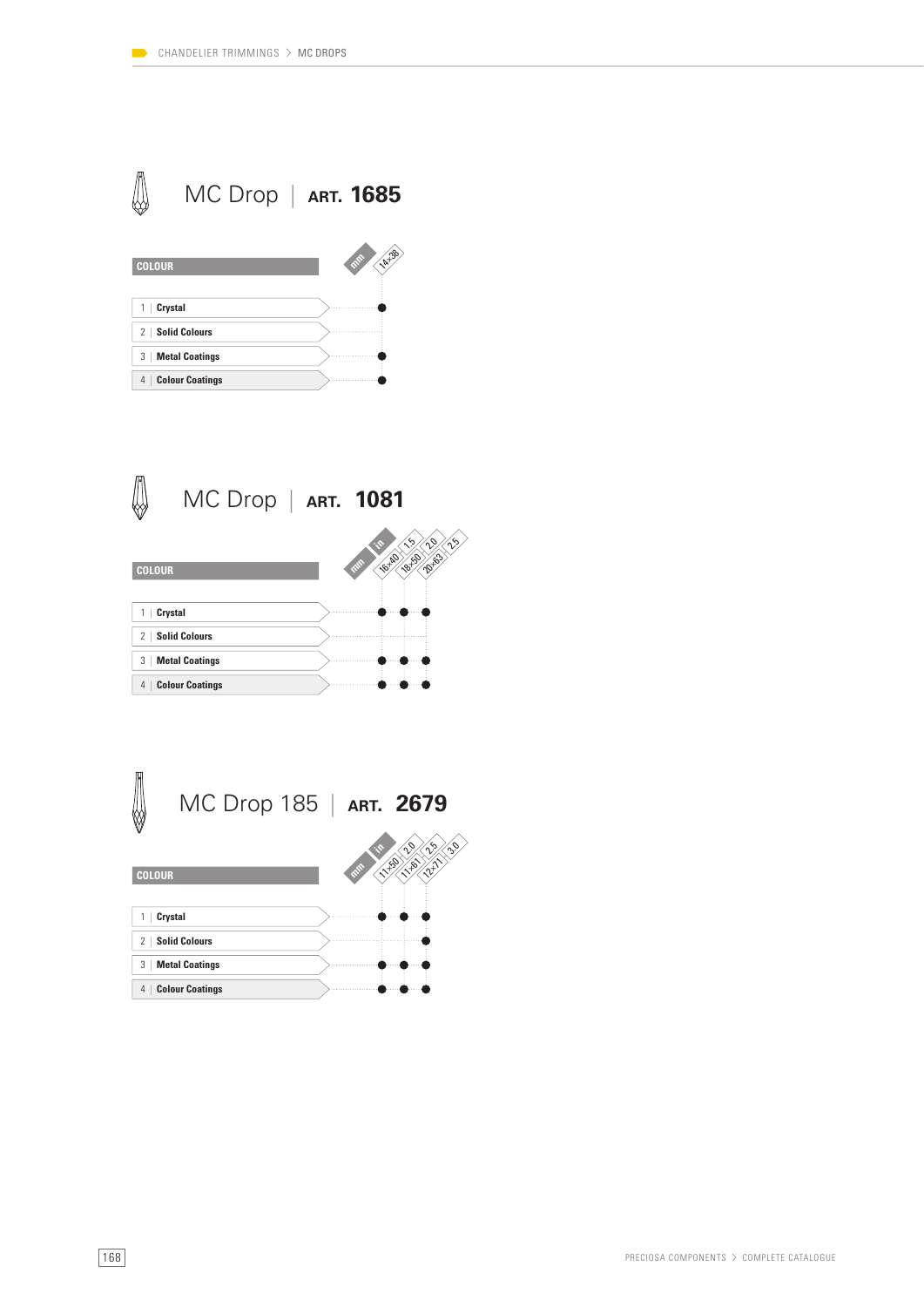



4 | **Colour Coatings**

4 | **Colour Coatings**



|   | r |
|---|---|
|   |   |
| ٠ |   |
|   |   |
|   |   |
|   |   |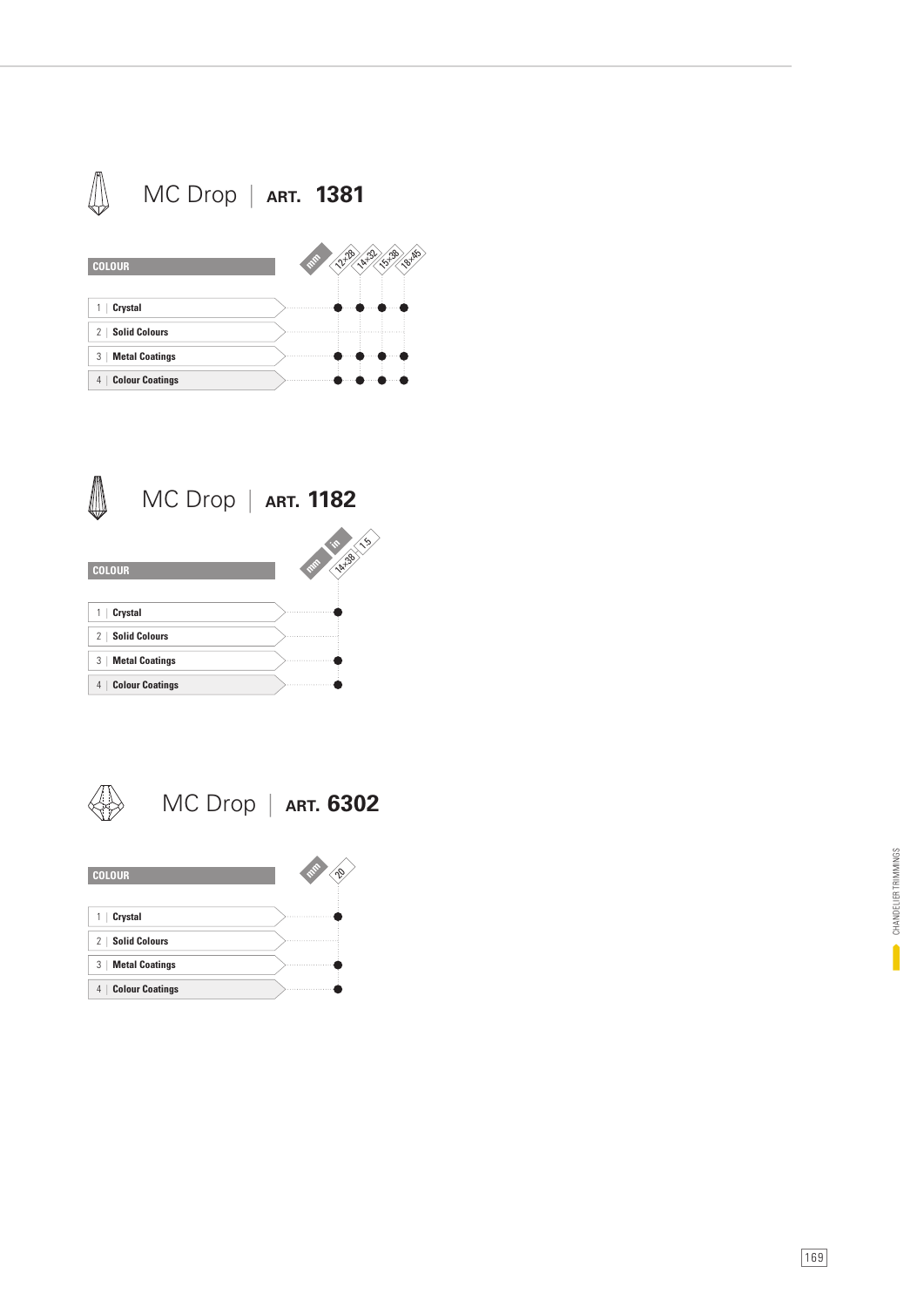3 | **Metal Coatings** 4 | **Colour Coatings**

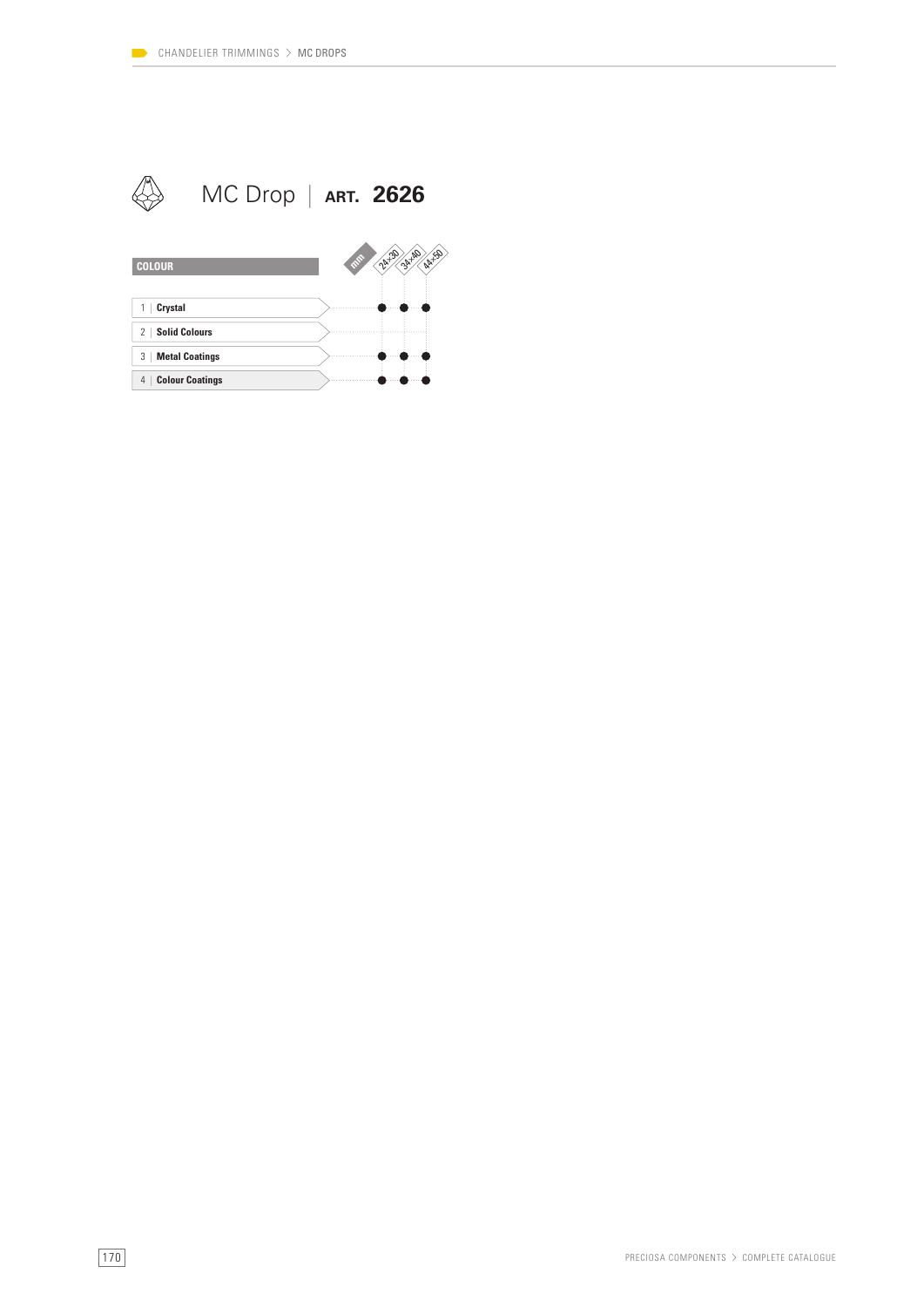



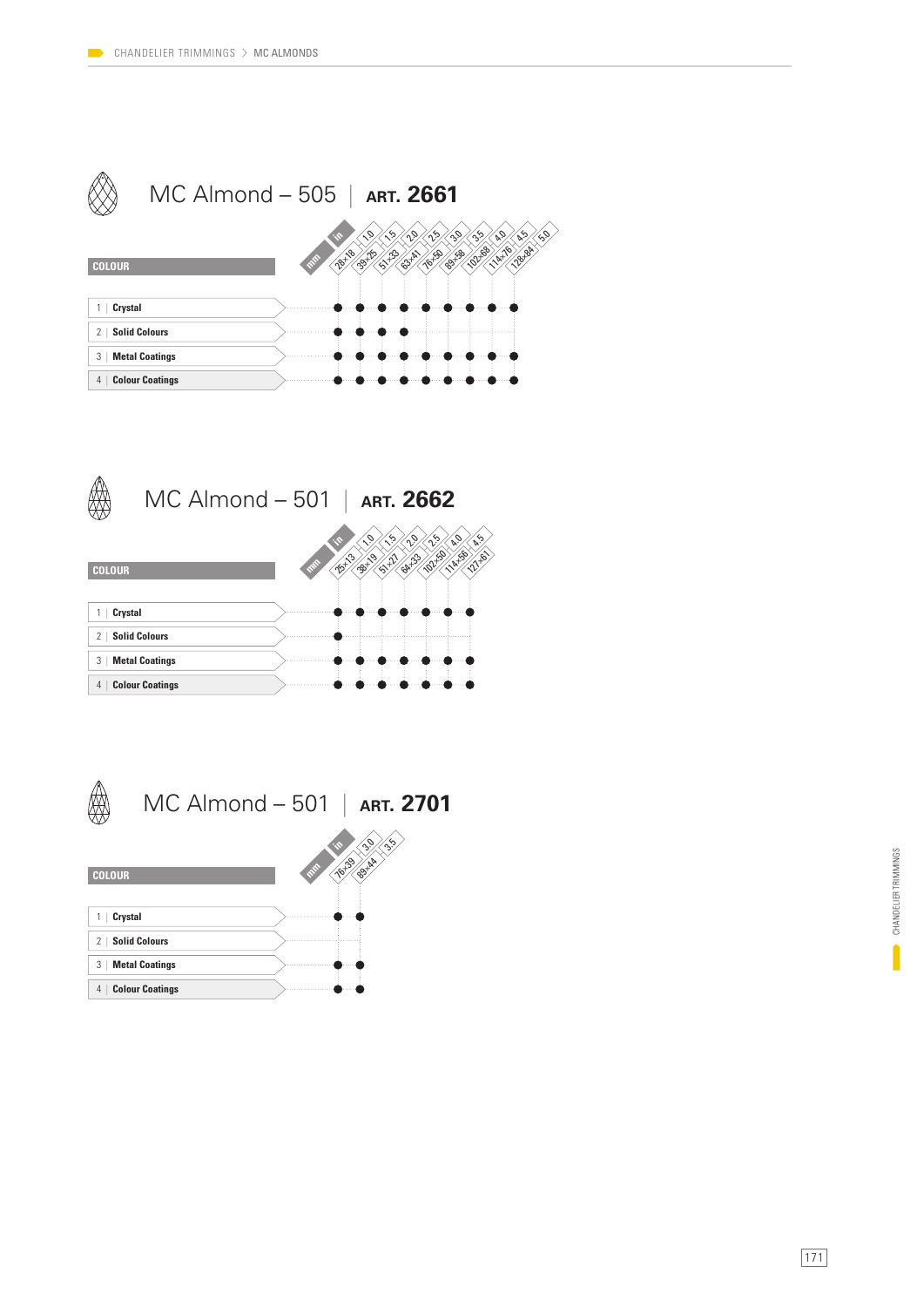



MC Almond | **ART. 2697**





MC Almond | **ART. 2698**

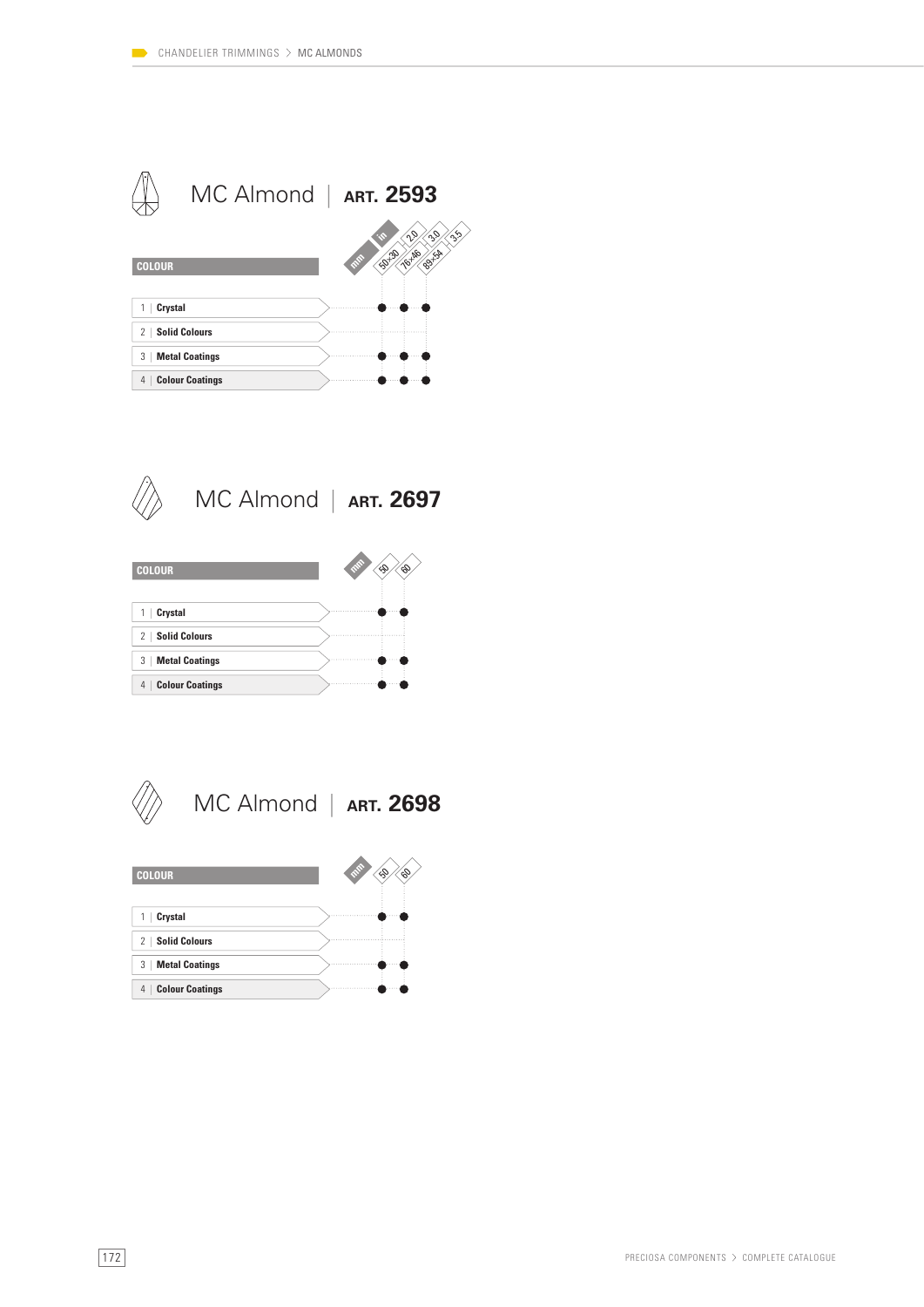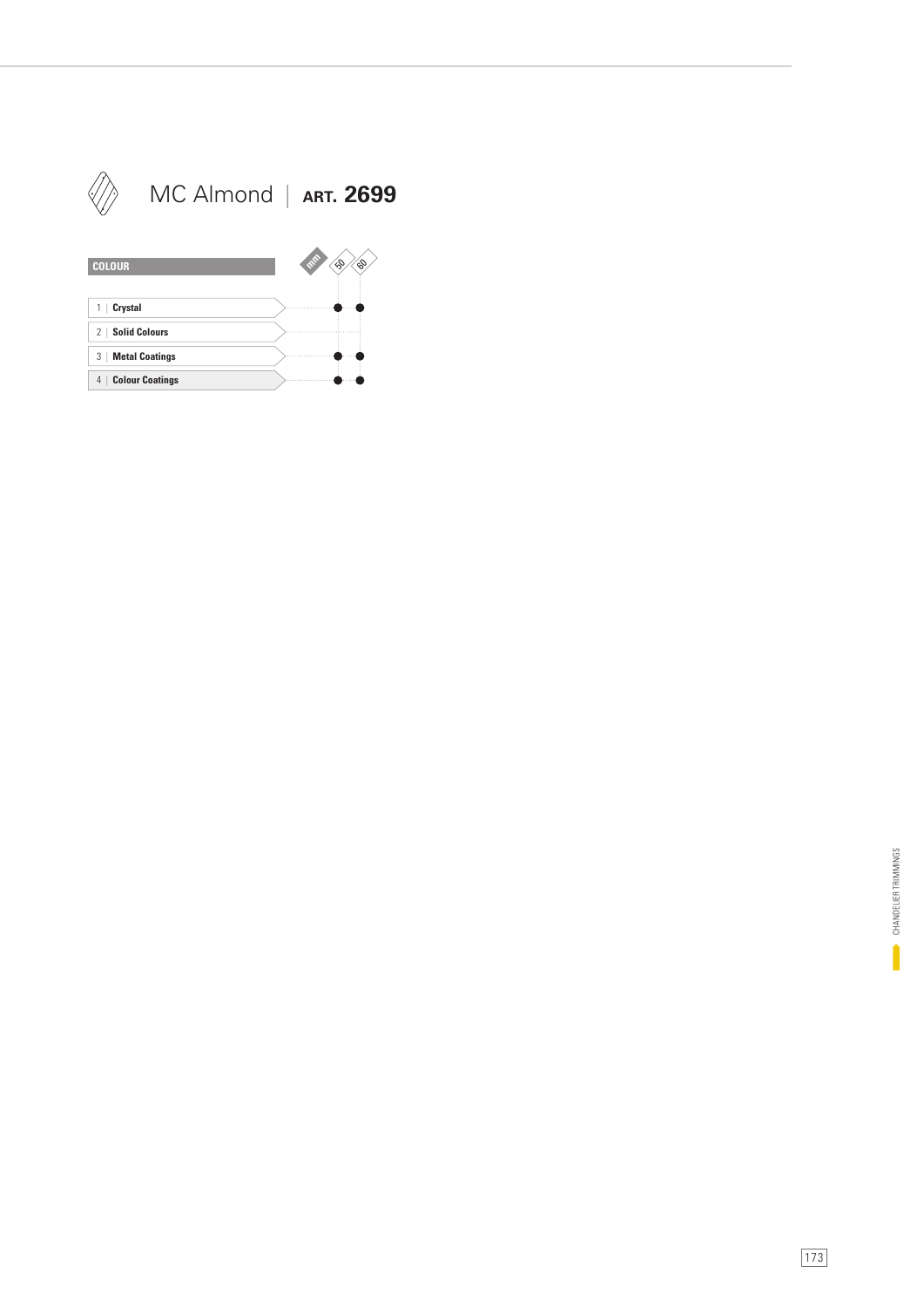



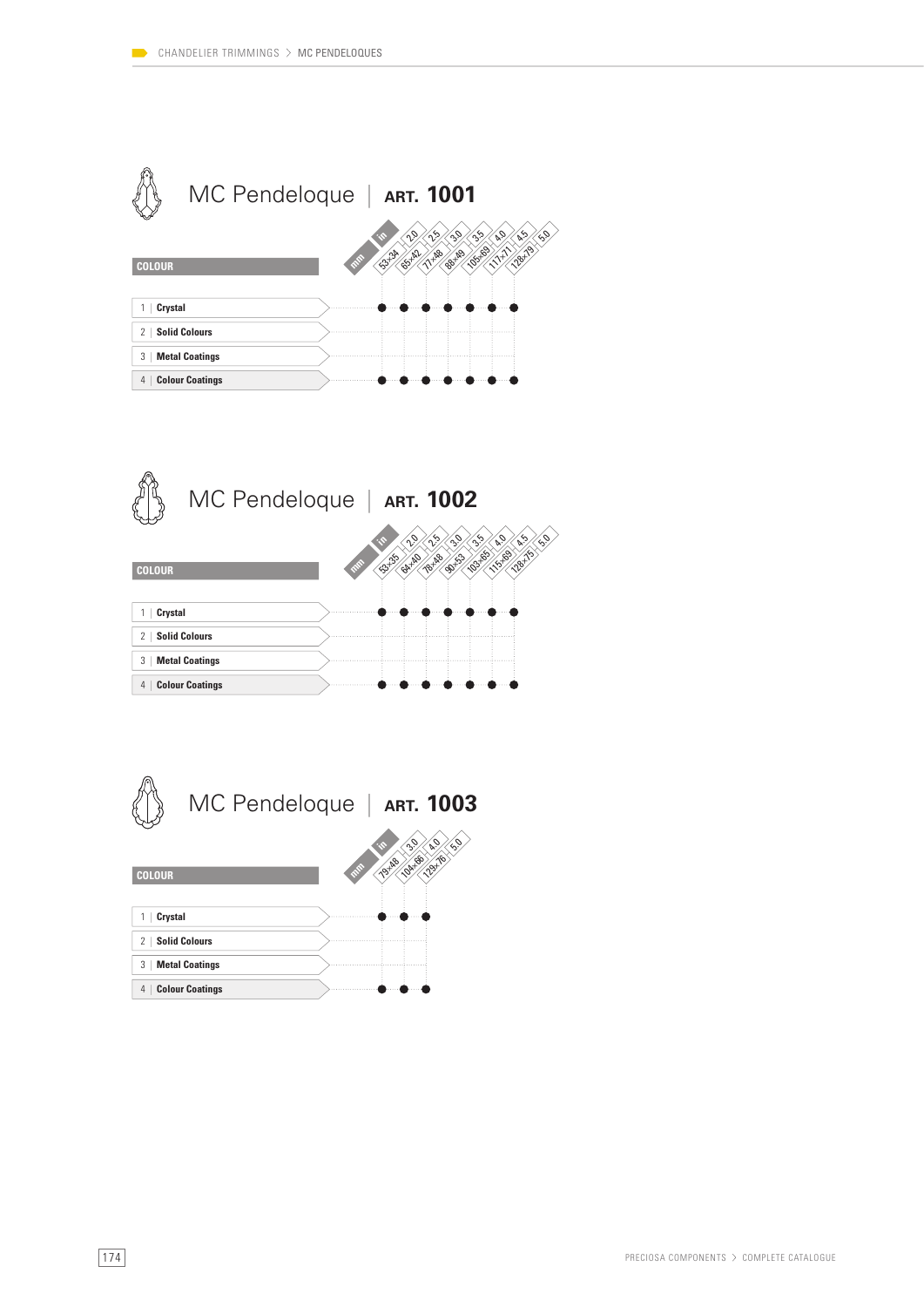



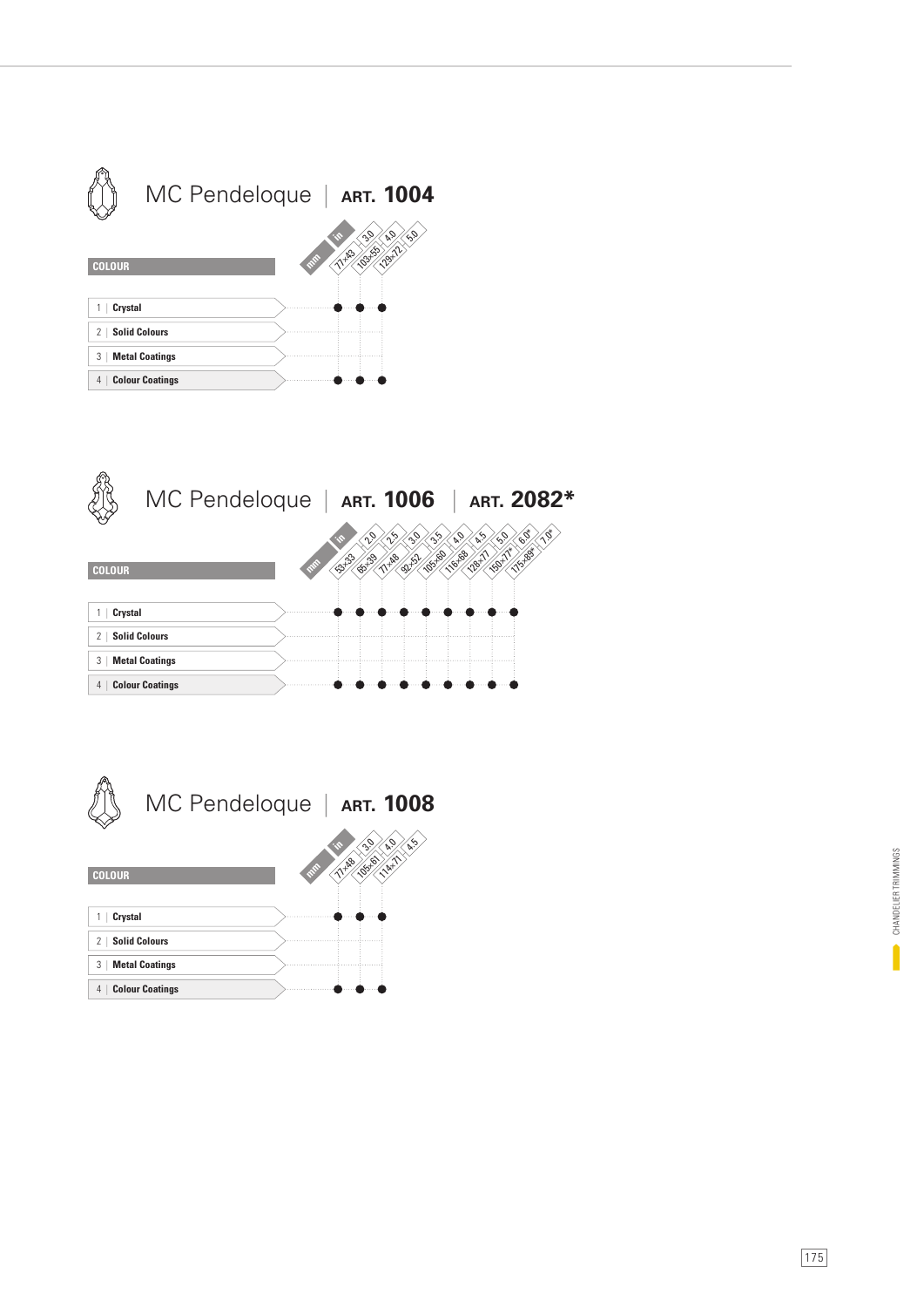

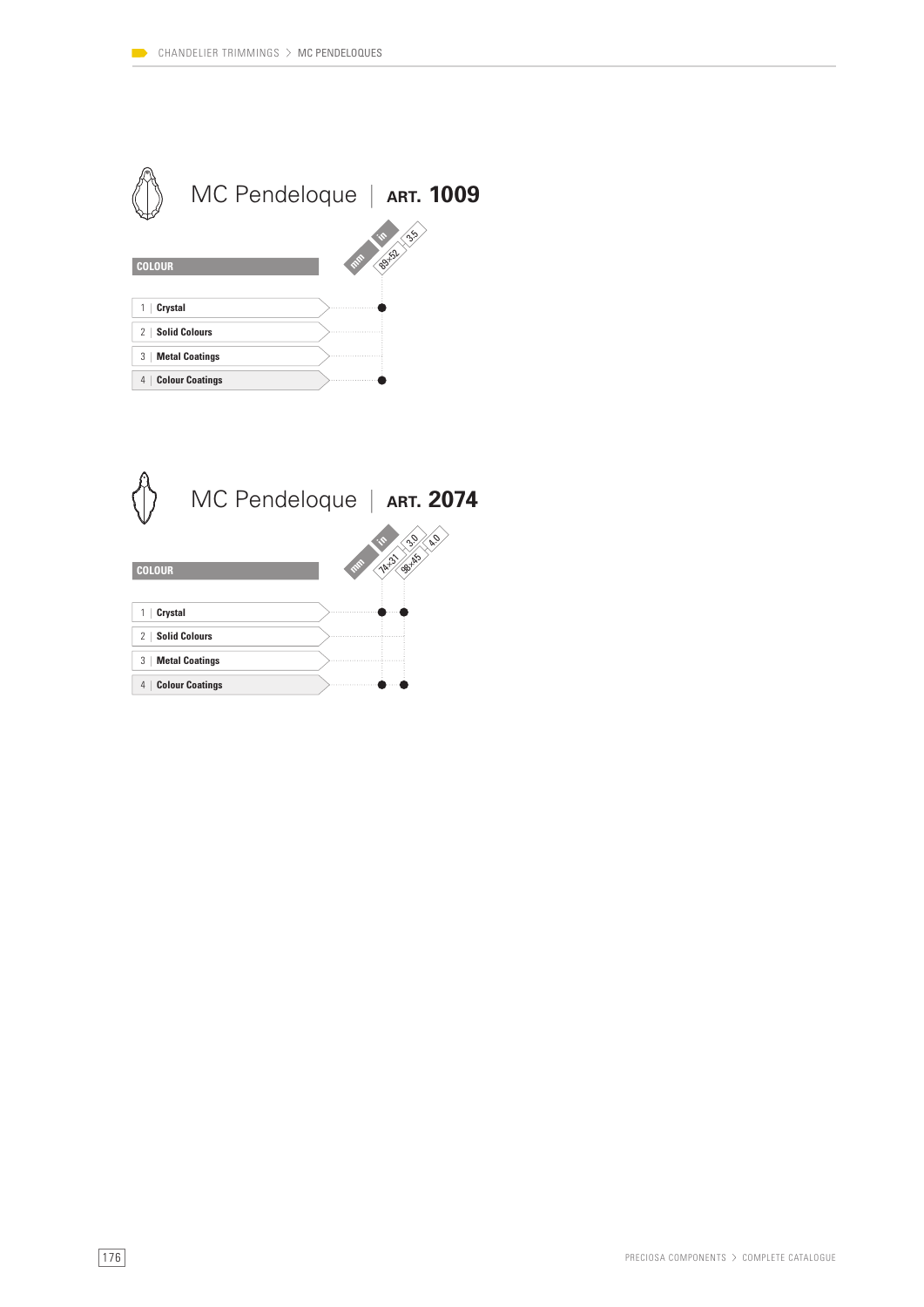



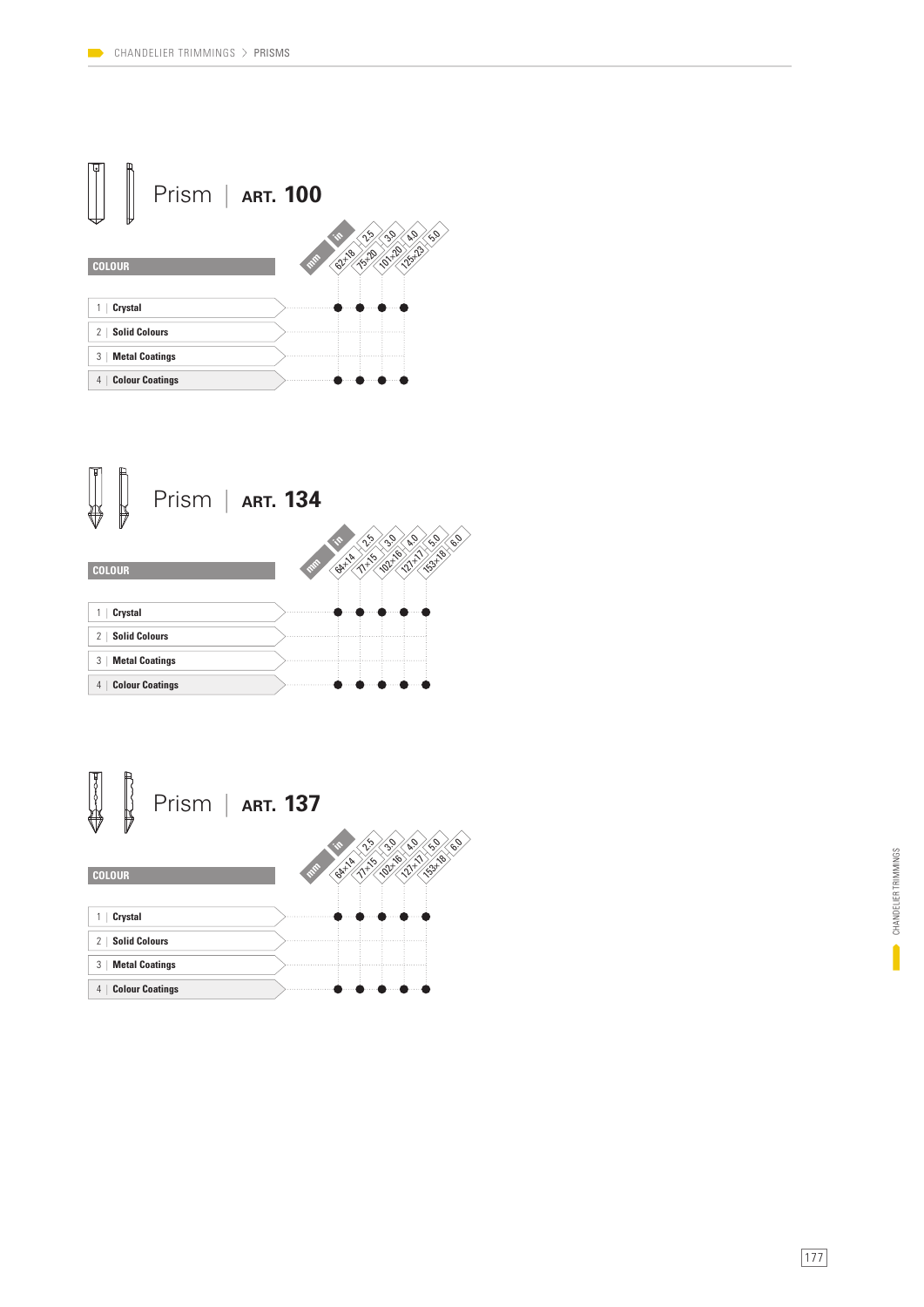





MC Ball | **ART. 2616**

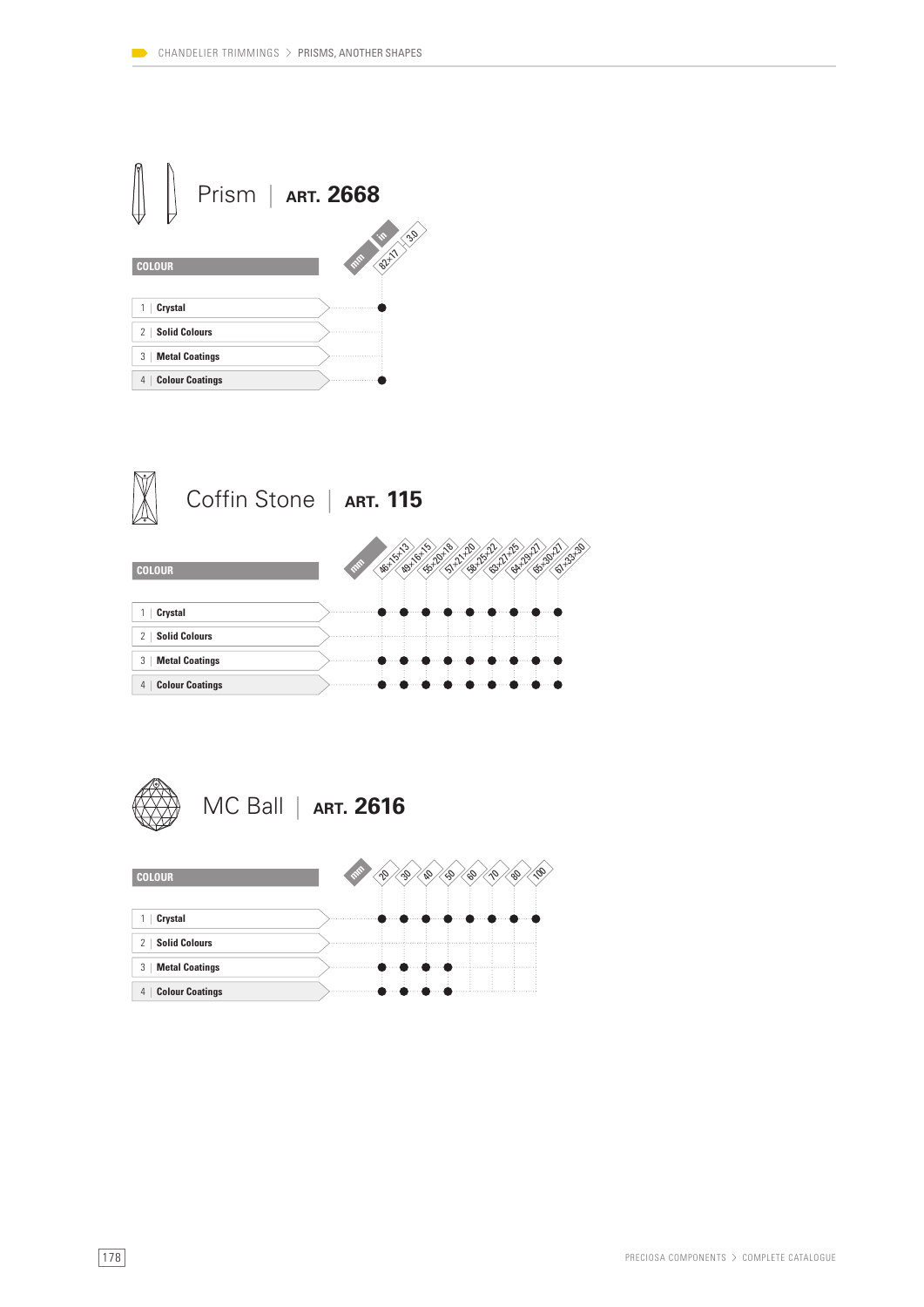|                                               | Laura   ART. 2602 |
|-----------------------------------------------|-------------------|
| <b>COLOUR</b>                                 |                   |
| Crystal<br>1                                  |                   |
| <b>Solid Colours</b><br>$\mathbf{2}^{\prime}$ |                   |
| <b>Metal Coatings</b><br>3                    |                   |
| <b>Colour Coatings</b><br>4                   |                   |



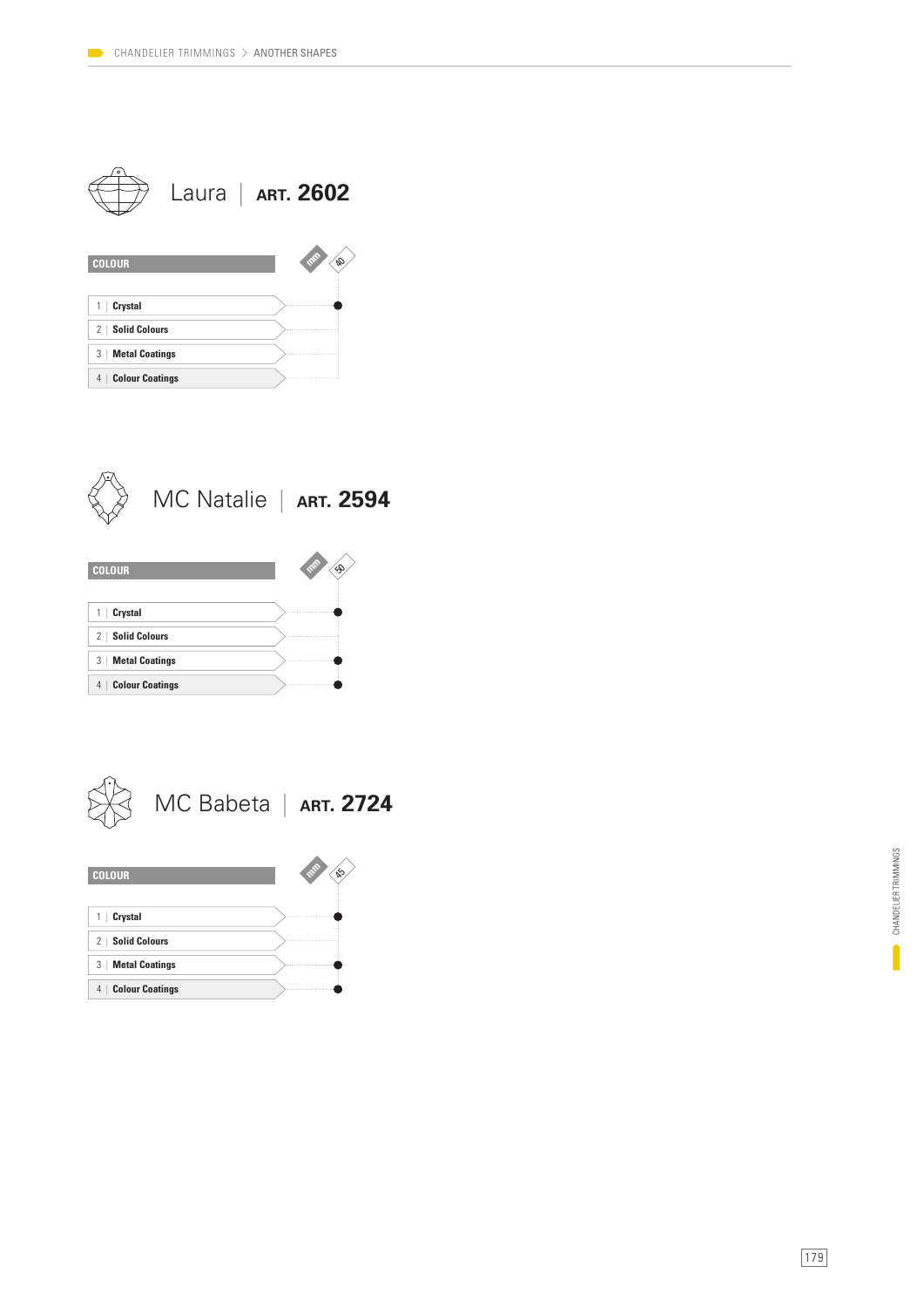







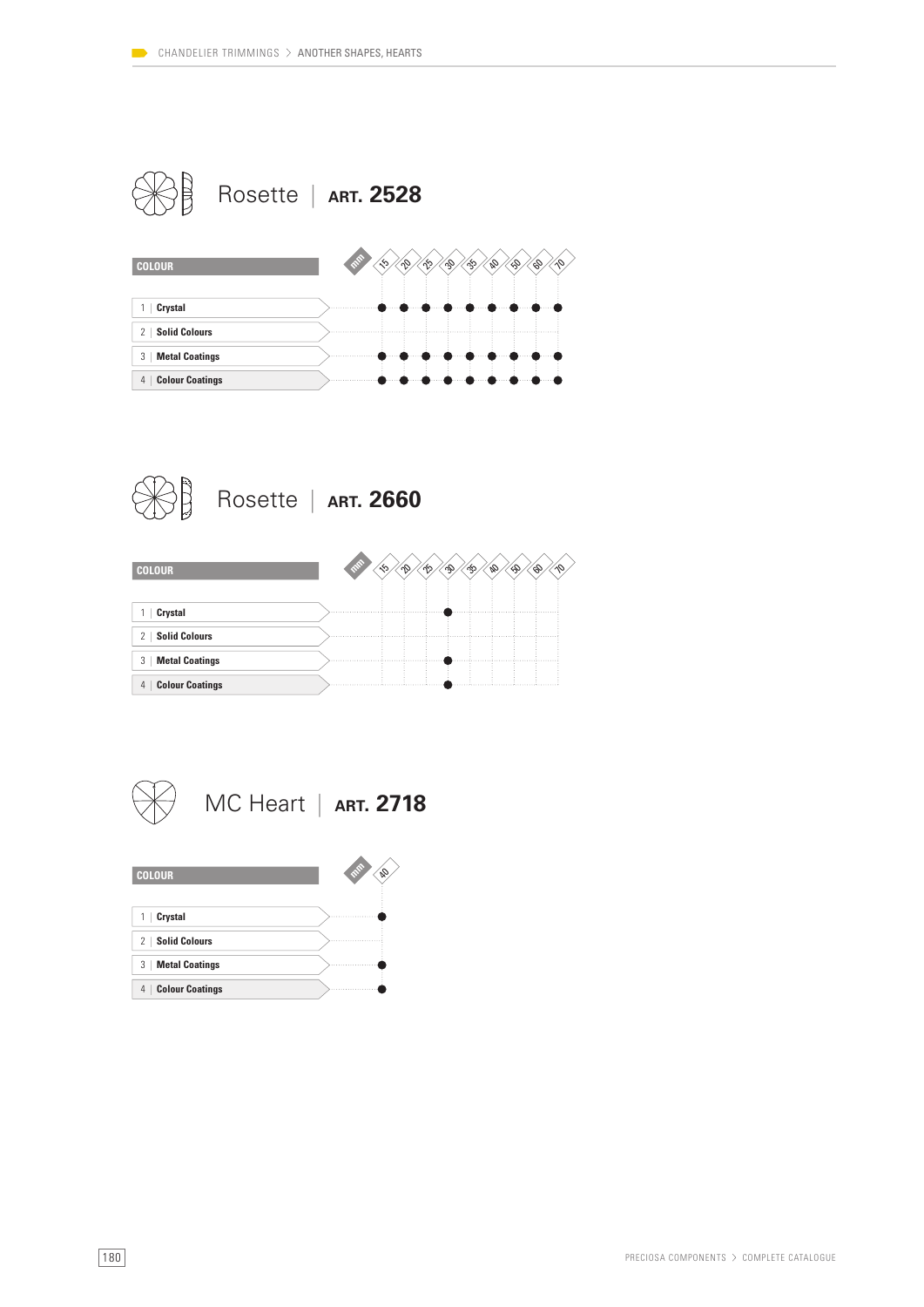|                             | MC Heart   ART. 2727 |
|-----------------------------|----------------------|
| <b>COLOUR</b>               | Ž,                   |
| Crystal                     |                      |
| <b>Solid Colours</b><br>2   |                      |
| 3<br><b>Metal Coatings</b>  |                      |
| <b>Colour Coatings</b><br>4 |                      |



MC Rivoli | **ART. 2729**





MC Rivoli | **ART. 2730**

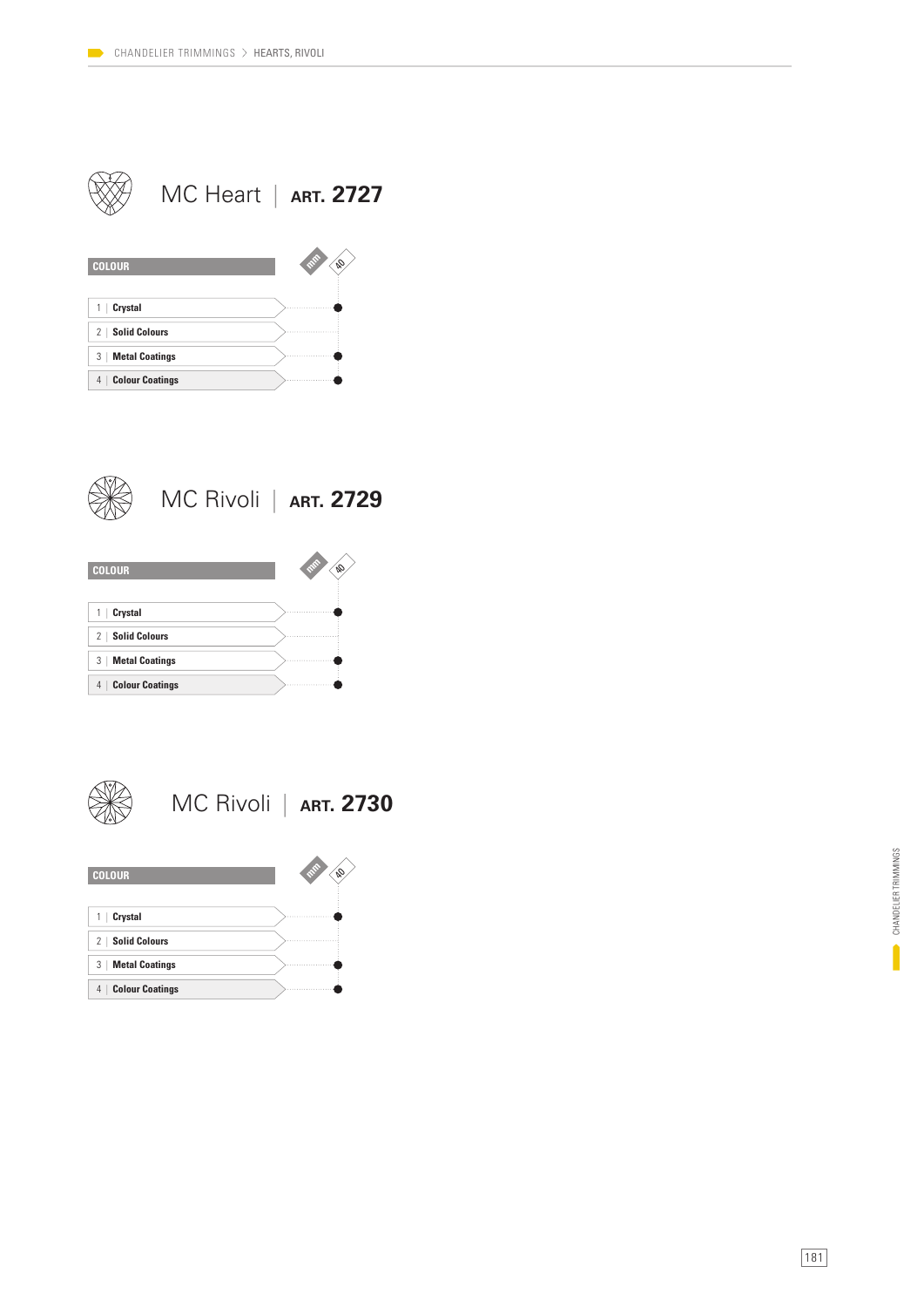# Packing and weight

#### MC Octagon

| Size      | Packing<br>unit | Number of stones<br>in packing unit | Average weight<br>of standard box<br>(Crystal) |
|-----------|-----------------|-------------------------------------|------------------------------------------------|
| <b>MM</b> | <b>TYPE</b>     | PIECES                              | GRAM                                           |
| 10        | <b>BOX</b>      | 2,730                               | 2,250                                          |
| 12        | <b>BOX</b>      | 1,600/1,920*                        | 1,950/2,550*                                   |
| 14        | <b>BOX</b>      | 1,400/1,540*                        | 2,500/2,950*                                   |
| 16        | BOX             | 900/1,080*                          | 2,550/3,250*                                   |
| 18        | <b>BOX</b>      | 560                                 | 2,450                                          |
| 20        | BOX             | 490                                 | 2,700                                          |
| 22        | <b>BOX</b>      | 336                                 | 2,300                                          |
| 24        | <b>BOX</b>      | 240                                 | 2,350                                          |
| 26        | <b>BOX</b>      | 120                                 | 1,550                                          |
| 28        | <b>BOX</b>      | 120                                 | 1,850                                          |
| 30        | <b>BOX</b>      | 100                                 | 1,900                                          |
| 32        | BOX             | 100                                 | 2,150                                          |
| 34        | <b>BOX</b>      | 50                                  | 1,300                                          |
| 36        | BOX             | 50                                  | 1,600                                          |
| 38        | <b>BOX</b>      | 50                                  | 1,850                                          |
| 40        | BOX             | 50                                  | 2,050                                          |
| 45        | <b>BOX</b>      | 50                                  | 2,170                                          |
| 50        | <b>BOX</b>      | 28                                  | 2,300                                          |
| 60        | <b>BOX</b>      | 20                                  | 2,600                                          |

#### MC Drop | **ART. 1685**

| Size         | Packing<br>unit | Number of stones<br>in packing unit | Average weight<br>of standard box<br>(Crystal) |
|--------------|-----------------|-------------------------------------|------------------------------------------------|
| <b>MM</b>    | <b>TYPE</b>     | <b>PIECES</b>                       | GRAM                                           |
| $14\times38$ | <b>BOX</b>      | 360                                 | 2.650                                          |

#### MC Drop | **ART. 1081**

| Size          | Packing<br>unit | Number of stones<br>in packing unit | Average weight<br>of standard box<br>(Crystal) |
|---------------|-----------------|-------------------------------------|------------------------------------------------|
| <b>MM</b>     | <b>TYPE</b>     | PIECES                              | GRAM                                           |
| $16\times 40$ | BOX             | 150                                 | 1,850                                          |
| $18\times50$  | <b>BOX</b>      | 150                                 | 2,800                                          |
| $20\times63$  | BOX             | 64                                  | 1,850                                          |

#### MC Drop 185 | **ART. 2679**

| Size          | Packing<br>unit | Number of stones<br>in packing unit | Average weight<br>of standard box<br>(Crystal) |  |
|---------------|-----------------|-------------------------------------|------------------------------------------------|--|
| <b>MM</b>     | <b>TYPE</b>     | PIECES                              | GRAM                                           |  |
| $11\times50$  | <b>BOX</b>      | 210                                 | 1,650                                          |  |
| $11\times 61$ | <b>BOX</b>      | 128                                 | 1,050                                          |  |
| $12\times 71$ | BOX             | 128                                 | 1,400                                          |  |

#### MC Drop | **ART. 1381**

| Size           | Packing<br>unit | Number of stones<br>in packing unit | Average weight<br>of standard box<br>(Crystal) |
|----------------|-----------------|-------------------------------------|------------------------------------------------|
| <b>MM</b>      | <b>TYPE</b>     | PIECES                              | GRAM                                           |
| $12\times28$   | BOX             | 490                                 | 2,050                                          |
| $14 \times 32$ | BOX             | 360                                 | 2,250                                          |
| $15\times38$   | BOX             | 360                                 | 3,000                                          |
| $18\times 45$  | BOX             | 150                                 | 2.150                                          |

#### MC Drop | **ART. 1182**

| Size         | Packing<br>unit | Number of stones<br>in packing unit | Average weight<br>of standard box<br>(Crystal) |
|--------------|-----------------|-------------------------------------|------------------------------------------------|
| <b>MM</b>    | <b>TYPE</b>     | <b>PIECES</b>                       | GRAM                                           |
| $14\times38$ | <b>BOX</b>      | 360                                 | 2,850                                          |

#### **Valid for all Octagons**

#### **NOTE:**

**\*** According to the cut type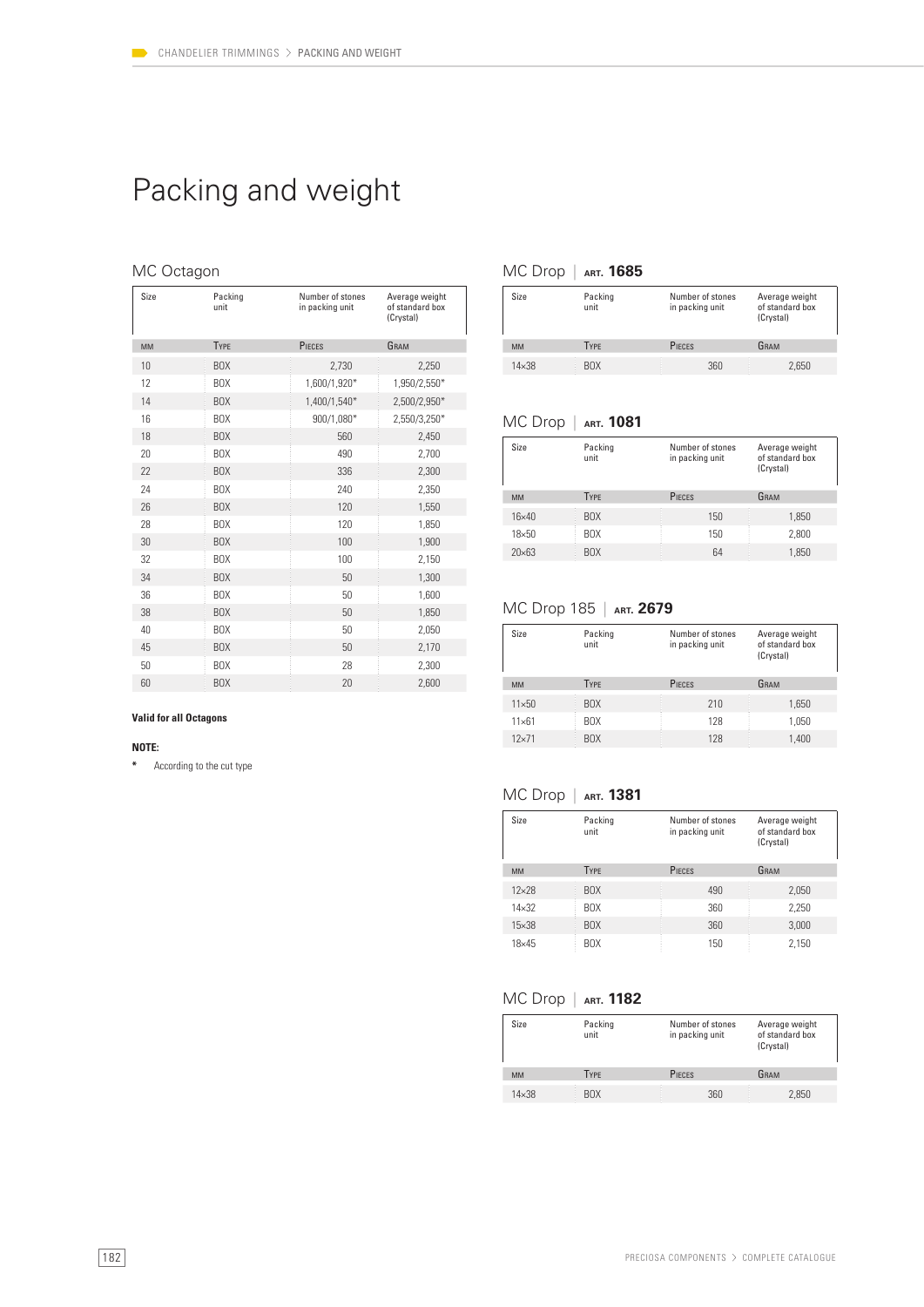#### MC Drop | **ART. 6302**

| Size      | Packing<br>unit | Number of stones<br>in packing unit | Average weight<br>of standard box<br>(Crystal) |
|-----------|-----------------|-------------------------------------|------------------------------------------------|
| <b>MM</b> | <b>TYPE</b>     | PIECES                              | GRAM                                           |
|           | <b>BOX</b>      | 240                                 | 2,350                                          |

#### MC Drop | **ART. 2626**

| Size      | Packing<br>unit | Number of stones<br>in packing unit | Average weight<br>of standard box<br>(Crystal) |
|-----------|-----------------|-------------------------------------|------------------------------------------------|
| <b>MM</b> | <b>TYPE</b>     | PIECES                              | GRAM                                           |
| 30        | <b>BOX</b>      | 96                                  | 2,550                                          |
| 40        | BOX             | 30                                  | 1,450                                          |
| 50        | <b>BOX</b>      | 20                                  | 1.750                                          |

#### MC Almond – 505 | **ART. 2661**

| Size            |                | Packing<br>unit | Number of stones<br>in packing unit | Average weight<br>of standard box<br>(Crystal) |
|-----------------|----------------|-----------------|-------------------------------------|------------------------------------------------|
| <b>MM</b>       | <b>INCH</b>    | <b>TYPE</b>     | PIECES                              | GRAM                                           |
| $28\times18$    | 1              | BOX             | 252                                 | 1,300                                          |
| $39\times25$    | 1.5            | BOX             | 147                                 | 2,400                                          |
| $51 \times 33$  | $\mathcal{P}$  | BOX             | 96                                  | 3,100                                          |
| $63\times41$    | 2.5            | <b>BOX</b>      | 63                                  | 3,550                                          |
| 76×50           | 3              | BOX             | 15                                  | 1,600                                          |
| $89\times58$    | 3.5            | <b>BOX</b>      | 15                                  | 2.200                                          |
| 102×68          | $\overline{4}$ | BOX             | 16                                  | 3,850                                          |
| $114 \times 76$ | 4.5            | BOX             | 9                                   | 2,850                                          |
| 128×84          | 5              | BOX             | 6                                   | 6,850                                          |
|                 |                |                 |                                     |                                                |

#### MC Almond – 501 | **ART. 2662 / 2701\***

| Size           |                | Packing<br>unit | Number of stones<br>in packing unit | Average weight<br>of standard box<br>(Crystal) |
|----------------|----------------|-----------------|-------------------------------------|------------------------------------------------|
| <b>MM</b>      | <b>INCH</b>    | TYPE            | PIECES                              | GRAM                                           |
| $75\times13$   | 1              | <b>BOX</b>      | 432                                 | 1.200                                          |
| $38\times19$   | 1.5            | <b>BOX</b>      | 210                                 | 1.750                                          |
| $51 \times 27$ | $\mathcal{P}$  | BOX             | 96                                  | 1,750                                          |
| $64\times33$   | 2.5            | <b>BOX</b>      | 63                                  | 2,300                                          |
| 76×39          | $3*$           | <b>BOX</b>      | 24                                  | 1,550                                          |
| 89×44          | $3.5*$         | <b>BOX</b>      | 20                                  | 1.850                                          |
| 102×50         | $\overline{4}$ | BOX             | 12                                  | 1,850                                          |
| $114\times56$  | 4.5            | <b>BOX</b>      | 9                                   | 1,900                                          |
| $127\times 61$ | 5              | <b>BOX</b>      | 9                                   | 2,350                                          |

#### MC Almond | **ART. 2593**

| Size           |             | Packing<br>unit | Number of stones<br>in packing unit | Average weight<br>of standard box<br>(Crystal) |
|----------------|-------------|-----------------|-------------------------------------|------------------------------------------------|
| <b>MM</b>      | <b>INCH</b> | <b>TYPE</b>     | <b>PIECES</b>                       | GRAM                                           |
| $50 \times 30$ | 2           | <b>BOX</b>      | 70                                  | 2.200                                          |
| 76×46          | 3           | <b>BOX</b>      | 15                                  | 1,550                                          |
| 89×54          | 3.5         | <b>BOX</b>      | 15                                  | 2,350                                          |

#### MC Almond | **ART. 2697**

| Size      | Packing<br>unit | Number of stones<br>in packing unit | Average weight<br>of standard box<br>(Crystal) |
|-----------|-----------------|-------------------------------------|------------------------------------------------|
| <b>MM</b> | <b>TYPE</b>     | PIECES                              | GRAM                                           |
| 50        | BOX             | 96                                  | 1.500                                          |
| 60        | BOX             | 72                                  | 1,800                                          |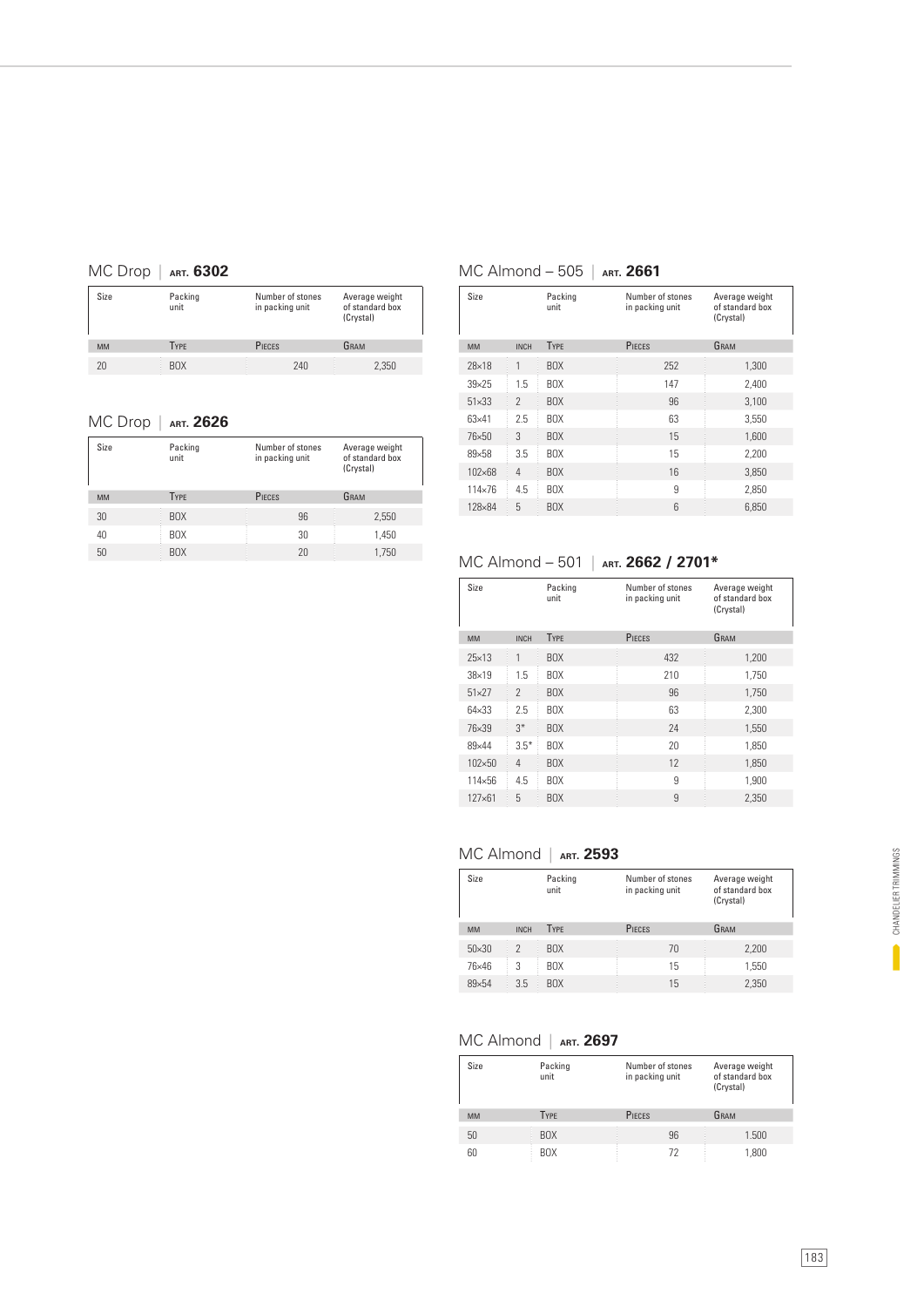#### MC Almond | **ART. 2698**

| Size      | Packing<br>unit | Number of stones<br>in packing unit | Average weight<br>of standard box<br>(Crystal) |
|-----------|-----------------|-------------------------------------|------------------------------------------------|
| <b>MM</b> | <b>TYPE</b>     | PIECES                              | GRAM                                           |
| 50        | BOX             | 96                                  | 1.450                                          |
| 60        | BOX             | 63                                  | 1,600                                          |

#### MC Almond | **ART. 2699**

| Size      | Packing<br>unit | Number of stones<br>in packing unit | Average weight<br>of standard box<br>(Crystal) |
|-----------|-----------------|-------------------------------------|------------------------------------------------|
| <b>MM</b> | <b>TYPE</b>     | PIECES                              | GRAM                                           |
| 50        | BOX             | 96                                  | 1,400                                          |
| 60        | <b>BOX</b>      | 72                                  | 1.550                                          |

#### MC Pendeloque | ART. 1001

| Size           |               | Packing<br>unit | Number of stones<br>in packing unit | Average weight<br>of standard box<br>(Crystal) |
|----------------|---------------|-----------------|-------------------------------------|------------------------------------------------|
| <b>MM</b>      | <b>INCH</b>   | TYPE            | <b>PIECES</b>                       | GRAM                                           |
| $53\times34$   | $\mathcal{P}$ | <b>BOX</b>      | 144                                 | 2,100                                          |
| $65\times42$   | 2.5           | <b>BOX</b>      | 120                                 | 2.550                                          |
| $77\times48$   | 3             | <b>BOX</b>      | 80                                  | 2.500                                          |
| 88×49          | 3.5           | <b>BOX</b>      | 60                                  | 2.550                                          |
| 105×69         | 4             | <b>BOX</b>      | 36                                  | 2.700                                          |
| $117\times 71$ | 4.5           | <b>BOX</b>      | 36                                  | 3.250                                          |
| 128×79         | 5             | <b>BOX</b>      | 24                                  | 3,200                                          |

#### MC Pendeloque | **ART. 1002**

| Size            |                | Packing<br>unit | Number of stones<br>in packing unit | Average weight<br>of standard box<br>(Crystal) |
|-----------------|----------------|-----------------|-------------------------------------|------------------------------------------------|
| <b>MM</b>       | <b>INCH</b>    | TYPE            | PIECES                              | GRAM                                           |
| $53\times35$    | $\mathcal{P}$  | <b>BOX</b>      | 144                                 | 2.850                                          |
| $64\times40$    | 7.5            | <b>BOX</b>      | 120                                 | 2.800                                          |
| 78×48           | 3              | <b>BOX</b>      | 80                                  | 3,200                                          |
| $90 \times 53$  | 3.5            | <b>BOX</b>      | 60                                  | 2.750                                          |
| $103 \times 65$ | $\overline{4}$ | <b>BOX</b>      | 40                                  | 2,900                                          |
| $115\times69$   | 4.5            | <b>BOX</b>      | 36                                  | 3,600                                          |
| 128×75          | 5              | <b>BOX</b>      | 24                                  | 3.350                                          |

#### MC Pendeloque | **ART. 1003**

| Size           |             | Packing<br>unit | Number of stones<br>in packing unit | Average weight<br>of standard box<br>(Crystal) |
|----------------|-------------|-----------------|-------------------------------------|------------------------------------------------|
| <b>MM</b>      | <b>INCH</b> | <b>TYPE</b>     | PIECES                              | GRAM                                           |
| 79×48          | 3           | <b>BOX</b>      | 80                                  | 2,800                                          |
| $104\times 66$ | 4           | <b>BOX</b>      | 36                                  | 2,850                                          |
| 129×76         | 5           | <b>BOX</b>      | 24                                  | 3,650                                          |

#### MC Pendeloque | **ART. 1004**

| Size            |             | Packing<br>unit | Number of stones<br>in packing unit | Average weight<br>of standard box<br>(Crystal) |
|-----------------|-------------|-----------------|-------------------------------------|------------------------------------------------|
| <b>MM</b>       | <b>INCH</b> | <b>TYPE</b>     | <b>PIECES</b>                       | GRAM                                           |
| $77\times43$    | 3           | <b>BOX</b>      | 80                                  | 2,900                                          |
| $103 \times 55$ | 4           | <b>BOX</b>      | 36                                  | 2.750                                          |
| $129\times 72$  | 5           | <b>BOX</b>      | 24                                  | 3,150                                          |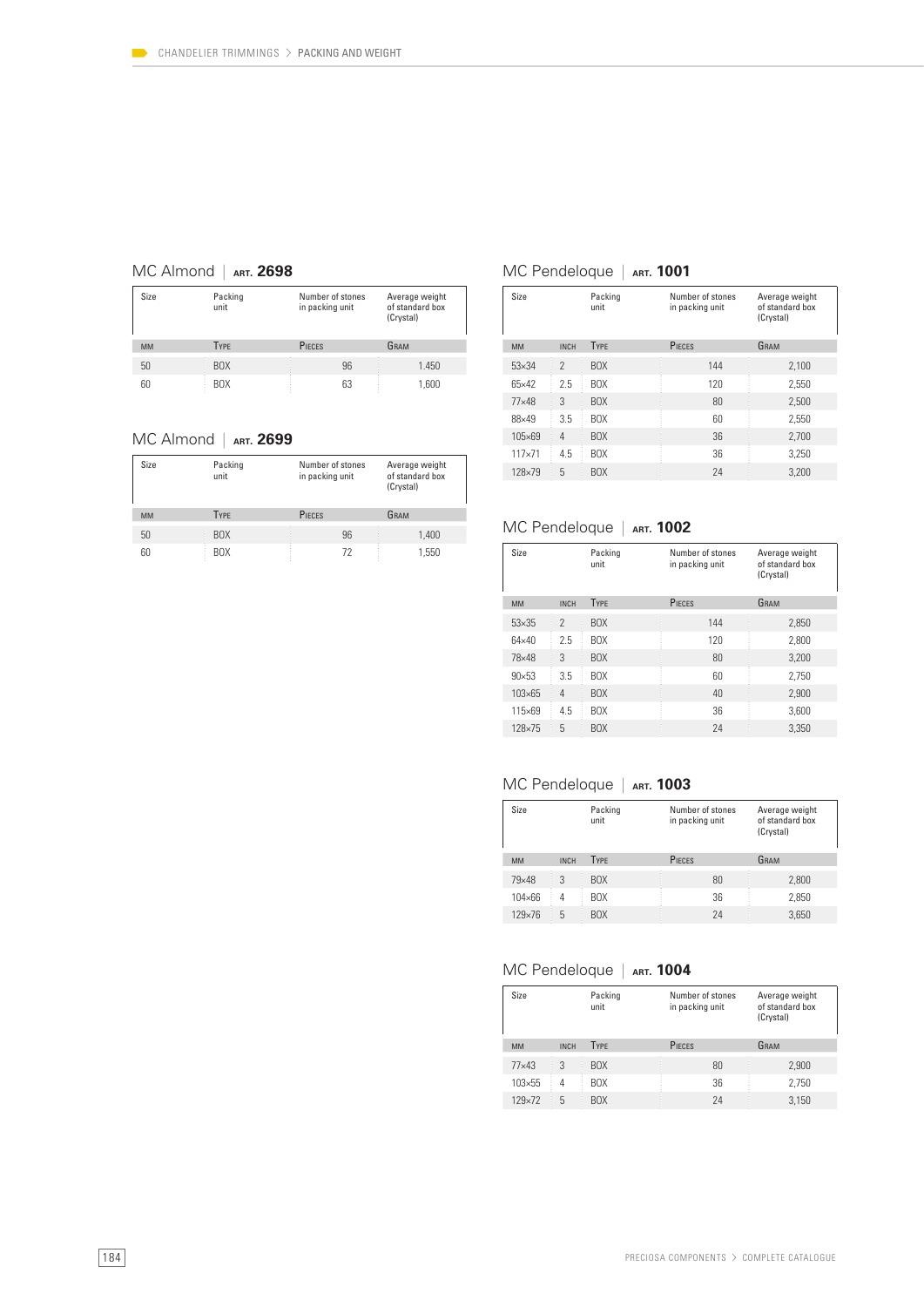| Size         |               | Packing<br>unit | Number of stones<br>in packing unit | Average weight<br>of standard box<br>(Crystal) |
|--------------|---------------|-----------------|-------------------------------------|------------------------------------------------|
| <b>MM</b>    | <b>INCH</b>   | <b>TYPE</b>     | PIECES                              | GRAM                                           |
| $53\times33$ | $\mathcal{P}$ | BOX             | 144                                 | 2,100                                          |
| $65\times39$ | 2.5           | <b>BOX</b>      | 100                                 | 2.750                                          |
| $77\times48$ | 3             | <b>BOX</b>      | 80                                  | 2,800                                          |
| $92\times52$ | 3.5           | <b>BOX</b>      | 60                                  | 3,300                                          |
| 105×60       | 4             | <b>BOX</b>      | 40                                  | 2,500                                          |
| 116×68       | 4.5           | <b>BOX</b>      | 28                                  | 3.000                                          |
| 128×77       | 5             | BOX             | 24                                  | 3,200                                          |
| 150×77       | $5*$          | <b>BOX</b>      | 16                                  | 2,600                                          |
| 175×89       | $7*$          | BOX             | 16                                  | 3.100                                          |

#### MC Pendeloque | **ART. 1006 / 2082\***

#### Coffin Stone | **ART. 115**

| Size                     | Packing<br>unit  | Number of stones<br>in packing unit | Average weight<br>of standard box<br>(Crystal) |
|--------------------------|------------------|-------------------------------------|------------------------------------------------|
| <b>MM</b>                | <b>TYPE</b>      | PIECES                              | GRAM                                           |
| $46 \times 15 \times 13$ | <b>BOX</b>       | 160                                 | 1.700                                          |
| $49 \times 16 \times 15$ | <b>BOX</b>       | 160                                 | 2.250                                          |
| 55×20×18                 | B <sub>O</sub> X | 90                                  | 1,850                                          |
| $57\times21\times20$     | BOX.             | 72                                  | 1.850                                          |
| $58 \times 25 \times 22$ | B <sub>O</sub> X | 72                                  | 2.200                                          |
| $63 \times 27 \times 25$ | BOX.             | 60                                  | 2.250                                          |
| $64\times29\times27$     | <b>BOX</b>       | 60                                  | 2,550                                          |
| $65 \times 30 \times 27$ | BOX              | 60                                  | 2,500                                          |
| 67×33×30                 | BOX              | 60                                  | 3.050                                          |

### MC Pendeloque | ART. 1008

| Size            | Packing<br>Number of stones<br>unit<br>in packing unit |                  | Average weight<br>of standard box<br>(Crystal) |       |
|-----------------|--------------------------------------------------------|------------------|------------------------------------------------|-------|
| <b>MM</b>       | <b>INCH</b>                                            | <b>TYPE</b>      | PIECES                                         | GRAM  |
| $77\times48$    | 3                                                      | BOX              | 80                                             | 2,600 |
| $105 \times 61$ | 4                                                      | B <sub>O</sub> X | 50                                             | 2.850 |
| 114×71          | 4.5                                                    | <b>BOX</b>       | 32                                             | 3,100 |

#### MC Pendeloque | ART. 1009

| Size          |             | Packing<br>unit | Number of stones<br>in packing unit | Average weight<br>of standard box<br>(Crystal) |
|---------------|-------------|-----------------|-------------------------------------|------------------------------------------------|
| <b>MM</b>     | <b>INCH</b> | <b>TYPE</b>     | PIECES                              | GRAM                                           |
| $89\times 52$ | 3.5         | <b>BUX</b>      | 60                                  | 3.050                                          |

#### MC Pendeloque | ART. 2074

| Size         |             | Packing<br>unit | Number of stones<br>in packing unit | Average weight<br>of standard box<br>(Crystal) |
|--------------|-------------|-----------------|-------------------------------------|------------------------------------------------|
| <b>MM</b>    | <b>INCH</b> | <b>TYPE</b>     | PIECES                              | GRAM                                           |
| $74\times31$ | 3           | <b>BOX</b>      | 80                                  | 1,800                                          |
| 98×45        | 4           | <b>BOX</b>      | 50                                  | 2,300                                          |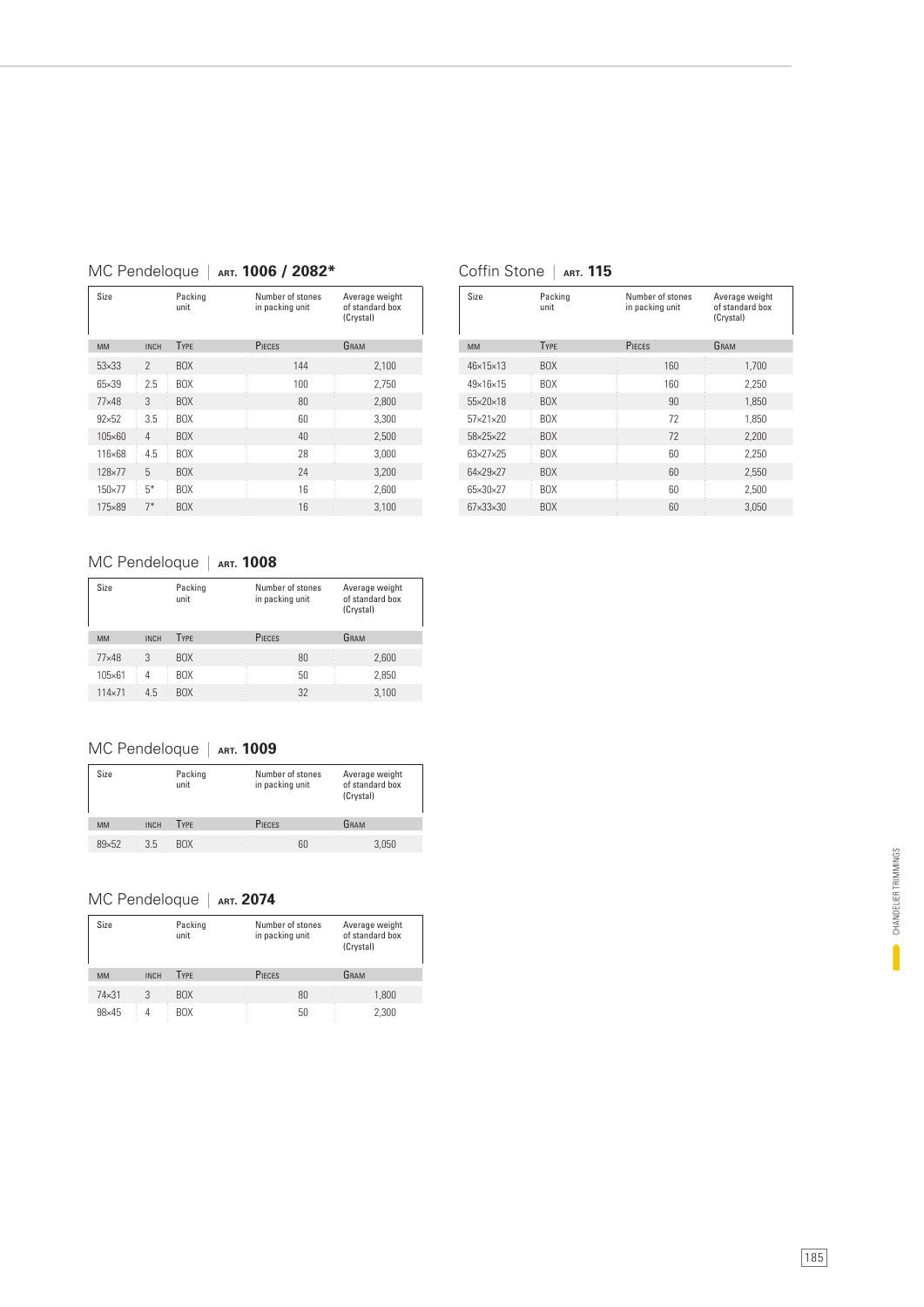#### Prism | **ART. 100**

| Size            |             | Packing<br>unit | Number of stones<br>in packing unit | Average weight<br>of standard box<br>(Crystal) |
|-----------------|-------------|-----------------|-------------------------------------|------------------------------------------------|
| <b>MM</b>       | <b>INCH</b> | <b>TYPE</b>     | PIECES                              | GRAM                                           |
| $62\times18$    | 7.5         | BOX.            | 144                                 | 2,300                                          |
| $75\times20$    | 3           | BOX             | 108                                 | 2.500                                          |
| $101 \times 23$ | 4           | BOX             | 80                                  | 2,850                                          |
| $125 \times 23$ | 5           | <b>BOX</b>      | 48                                  | 2,250                                          |

#### Prism | **ART. 134**

| Size            |             | Packing<br>unit | Number of stones<br>in packing unit | Average weight<br>of standard box<br>(Crystal) |
|-----------------|-------------|-----------------|-------------------------------------|------------------------------------------------|
| <b>MM</b>       | <b>INCH</b> | <b>TYPE</b>     | PIECES                              | GRAM                                           |
| $64\times14$    | 2.5         | <b>BOX</b>      | 112                                 | 1,650                                          |
| $77\times15$    | 3           | <b>BOX</b>      | 98                                  | 2,000                                          |
| $102\times16$   | 4           | BOX             | 84                                  | 2,300                                          |
| $127\times 17$  | 5           | <b>BOX</b>      | 48                                  | 2,050                                          |
| $153 \times 18$ | 6           | <b>BOX</b>      | 36                                  | 1.750                                          |

Prism | **ART. 137**

| Size            |                 | Packing<br>unit | Number of stones<br>in packing unit | Average weight<br>of standard box<br>(Crystal) |
|-----------------|-----------------|-----------------|-------------------------------------|------------------------------------------------|
| <b>MM</b>       | <b>INCH</b>     | <b>TYPE</b>     | PIECES                              | GRAM                                           |
| $64\times14$    | 7.5             | <b>BOX</b>      | 112                                 | 1,750                                          |
| $77\times15$    | 3               | <b>BOX</b>      | 98                                  | 1.900                                          |
| $102\times16$   | 4               | <b>BOX</b>      | 84                                  | 2,500                                          |
| $127\times 17$  | 5               | <b>BOX</b>      | 48                                  | 2,050                                          |
| $153 \times 18$ | $6\overline{6}$ | <b>BOX</b>      | 36                                  | 1,750                                          |
|                 |                 |                 |                                     |                                                |

Prism | **ART. 2668**

| Size         |             | Packing<br>unit | Number of stones<br>in packing unit | Average weight<br>of standard box<br>(Crystal) |  |
|--------------|-------------|-----------------|-------------------------------------|------------------------------------------------|--|
| <b>MM</b>    | <b>INCH</b> | <b>TYPE</b>     | PIECES                              | GRAM                                           |  |
| $82\times17$ | 3           | <b>BOX</b>      | 98                                  | 1.650                                          |  |

#### MC Ball | **ART. 2616**

| Size      | Packing<br>unit | Number of stones<br>in packing unit | Average weight<br>of standard box<br>(Crystal) |
|-----------|-----------------|-------------------------------------|------------------------------------------------|
| <b>MM</b> | <b>TYPE</b>     | PIECES                              | GRAM                                           |
| 20        | <b>BOX</b>      | 260                                 | 4,100                                          |
| 30        | BOX             | 90                                  | 4.350                                          |
| 40        | <b>BOX</b>      | 40                                  | 4,250                                          |
| 50        | BOX             | 12                                  | 2,700                                          |
| 60        | <b>BOX</b>      | 4                                   | 1,500                                          |
| 70        | BOX             | 1                                   | 650                                            |
| 80        | BOX             | 1                                   | 950                                            |
| 100       | BOX             | 1                                   | 1.500                                          |

#### Laura | **ART. 2602**

| Size      | Packing<br>unit | Number of stones<br>in packing unit | Average weight<br>of standard box<br>(Crystal) |
|-----------|-----------------|-------------------------------------|------------------------------------------------|
| <b>MM</b> | <b>TYPE</b>     | <b>PIECES</b>                       | GRAM                                           |
| 40        | BOX             | 40                                  | 2,300                                          |

#### MC Babeta | **ART. 2724**

| Size      | Packing<br>unit | Number of stones<br>in packing unit | Average weight<br>of standard box<br>(Crystal) |
|-----------|-----------------|-------------------------------------|------------------------------------------------|
| <b>MM</b> | <b>TYPE</b>     | PIECES                              | GRAM                                           |
| 45        | BOX             | 50                                  | 1,550                                          |

#### MC Natalie | **ART. 2594**

| Size      | Packing<br>unit | Number of stones<br>in packing unit | Average weight<br>of standard box<br>(Crystal) |
|-----------|-----------------|-------------------------------------|------------------------------------------------|
| <b>MM</b> | <b>TYPE</b>     | PIECES                              | GRAM                                           |
| 50        | <b>BOX</b>      | 80                                  | 2.050                                          |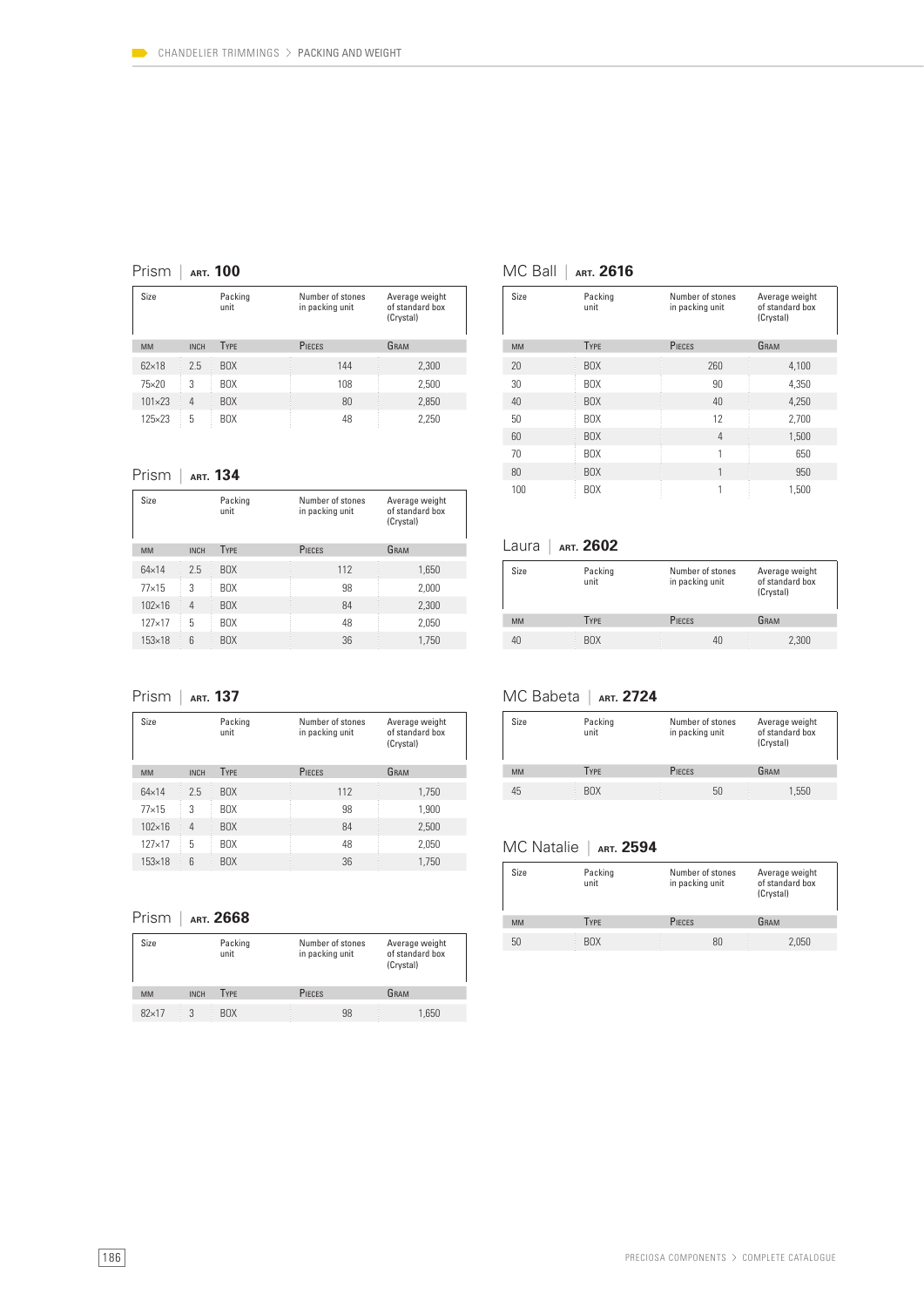| Size      | Packing<br>unit | Number of stones<br>in packing unit | Average weight<br>of standard box<br>(Crystal) |
|-----------|-----------------|-------------------------------------|------------------------------------------------|
| <b>MM</b> | TYPE            | PIECES                              | GRAM                                           |
| 15        | <b>BOX</b>      | 1400                                | 3,000                                          |
| 20        | BOX             | 980                                 | 3,600                                          |
| 25        | <b>BOX</b>      | 480                                 | 2,050                                          |
| 30        | BOX             | 240                                 | 2,700                                          |
| 35        | <b>BOX</b>      | 140                                 | 2,350                                          |
| 40        | BOX             | 120                                 | 2,950                                          |
| 50        | BOX             | 90                                  | 3,400                                          |
| 60        | BOX             | 49                                  | 3,100                                          |
| 70        | <b>BOX</b>      | 24                                  | 2,450                                          |

#### MC Heart | **ART. 2718**

| Size      | Packing<br>unit | Number of stones<br>in packing unit | Average weight<br>of standard box<br>(Crystal) |
|-----------|-----------------|-------------------------------------|------------------------------------------------|
| <b>MM</b> | <b>TYPE</b>     | PIECES                              | GRAM                                           |
|           | <b>BOX</b>      | 50                                  | 1,600                                          |

### MC Heart | **ART. 2727**

| Size      | Packing<br>unit | Number of stones<br>in packing unit | Average weight<br>of standard box<br>(Crystal) |
|-----------|-----------------|-------------------------------------|------------------------------------------------|
| <b>MM</b> | <b>TYPE</b>     | PIECES                              | GRAM                                           |
|           |                 |                                     |                                                |
| 40        | <b>BOX</b>      | 50                                  | 1.550                                          |

#### Rosette | **ART. 2660**

| Size      | Packing<br>unit | Number of stones<br>in packing unit | Average weight<br>of standard box<br>(Crystal) |
|-----------|-----------------|-------------------------------------|------------------------------------------------|
| <b>MM</b> | <b>TYPE</b>     | PIECES                              | GRAM                                           |
| 30        | <b>BOX</b>      | 240                                 | 2.700                                          |

#### MC Rivoli | **ART. 2729**

| Size      | Packing<br>unit | Number of stones<br>in packing unit | Average weight<br>of standard box<br>(Crystal) |
|-----------|-----------------|-------------------------------------|------------------------------------------------|
| <b>MM</b> | <b>TYPE</b>     | PIECES                              | GRAM                                           |
| 40        | <b>BOX</b>      | 50                                  | 1.450                                          |

#### MC Rivoli | **ART. 2730**

| Size      | Packing<br>unit | Number of stones<br>in packing unit | Average weight<br>of standard box<br>(Crystal) |
|-----------|-----------------|-------------------------------------|------------------------------------------------|
| <b>MM</b> | <b>TYPE</b>     | PIECES                              | GRAM                                           |
| 40        | BOX             | 50                                  | 1.450                                          |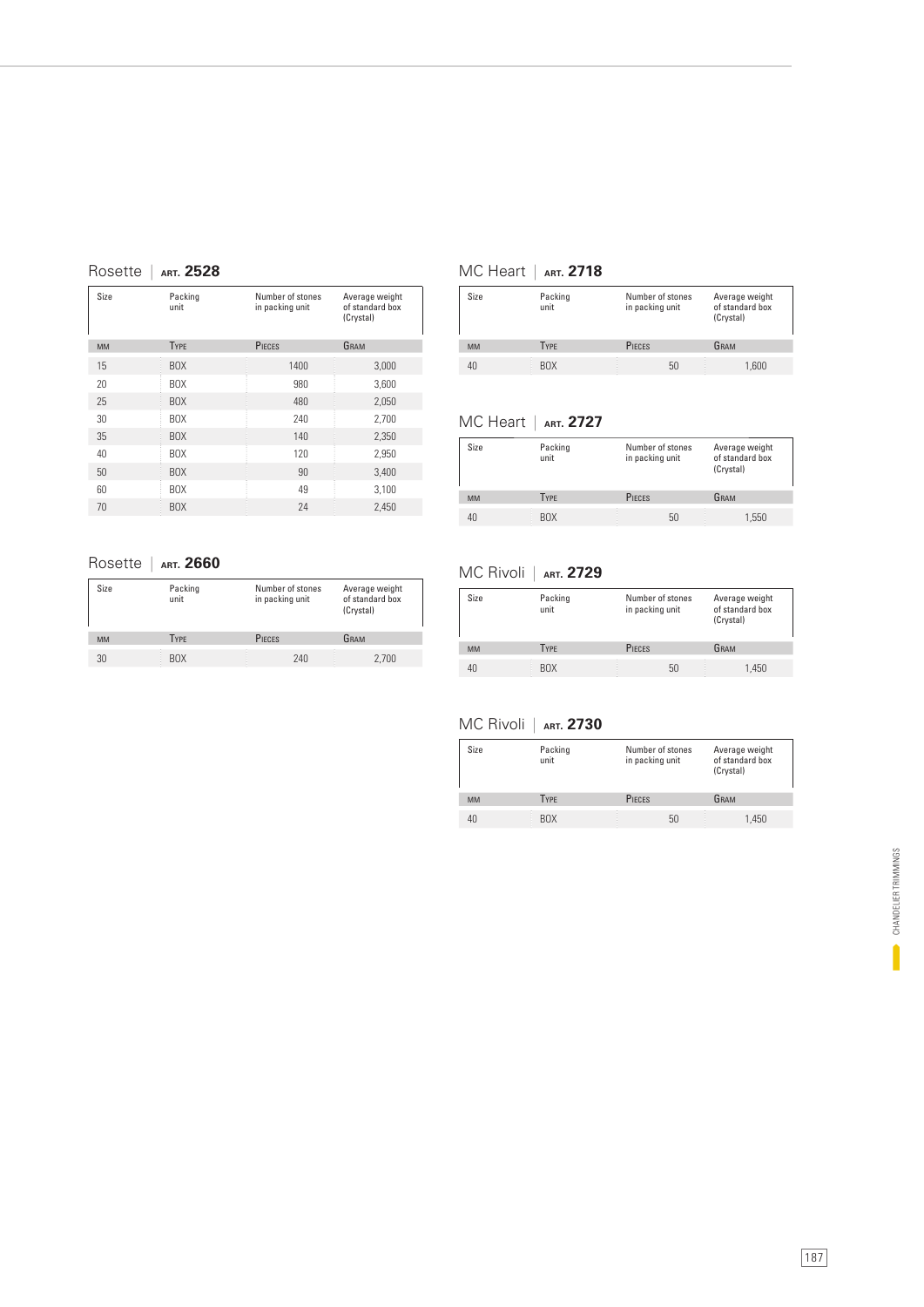# Sizes of MC Octagons

### MC OCTAGONS



ART. 2552, 2570, 2571, 2572, 2573, 2611, 2636, 2669, 2665, 2641, 2642